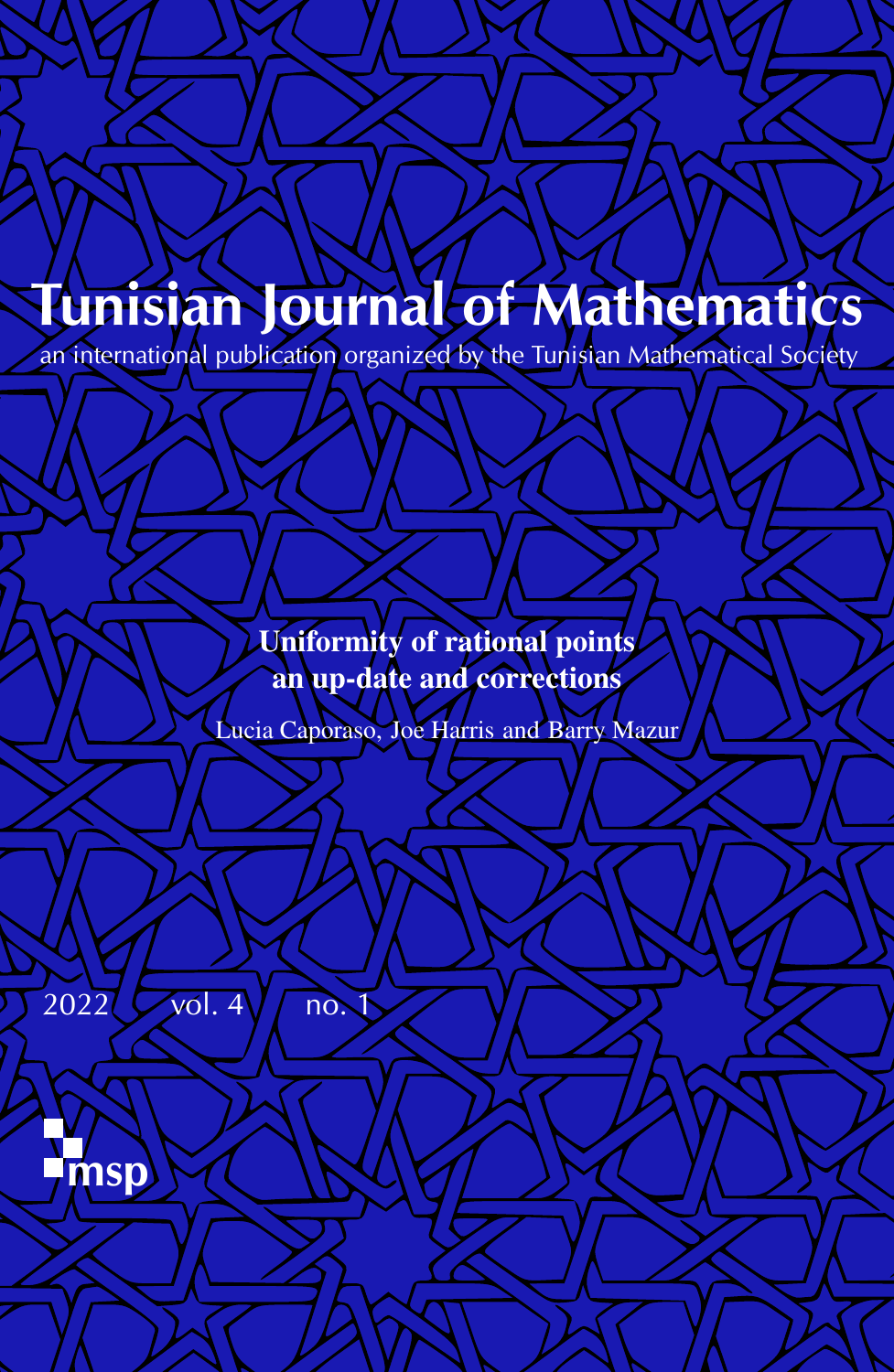<span id="page-1-0"></span>

### Uniformity of rational points an up-date and corrections

Lucia Caporaso, Joe Harris and Barry Mazur

The purpose of this note is to correct, and enlarge on, an argument in a paper we published a quarter century ago (*[J. Amer. Math. Soc.](https://doi.org/10.1090/S0894-0347-97-00195-1)* 10:1 (1997), 1–35). The question raised is a simple one to state: given that a curve *C* of genus  $g \ge 2$ defined over a number field *K* has only finitely many rational points, we ask if the number of points is bounded as *C* varies.

#### 1. Introduction

In [\[Caporaso et al. 1997\]](#page-18-0) it is asserted that, assuming the truth of the strong Lang conjecture [\(Conjecture 8\)](#page-9-0), a very strong form of boundedness holds: for every  $g > 2$ there is a finite bound  $N(g)$  — not depending on  $K!$  — such that for any number field *K* there are only finitely many isomorphism classes of curves of genus *g* defined over *K* with more than  $N(g)$  *K*-rational points. The issue is, in that statement do we mean finitely many isomorphism classes over *K*, or over the algebraic closure  $\overline{K}$ ? The paper asserts the statement in the stronger form — up to isomorphism over  $K$ —but the proof establishes only the weaker statement that there are finitely many curves with more than  $N(g)$  points up to isomorphism over  $\overline{K}$ .

The main purpose of this note is to give a complete argument of the stronger form, which we will do in Sections [3](#page-5-0) and [4.](#page-9-1) Of course, if indeed there is a "universal" bound  $N = N(g)$  on the number of points on a curve of genus g defined over an arbitrary number field — with finitely many exceptions for any given  $K$  — the question of how large  $N(g)$  has to be is an intriguing one, and we devote the final chapter to a preliminary discussion of this and related questions.

#### 2. Moduli spaces

<span id="page-1-1"></span>Fix a genus  $g > 1$ .

*The coarse moduli space.* Let  $M = M<sub>g</sub>$ , the coarse moduli space of smooth projective curves of genus *g*; so *M* is a variety defined over Q.

*MSC2020:* 14G05, 14H10.

*Keywords:* rational points, uniformity.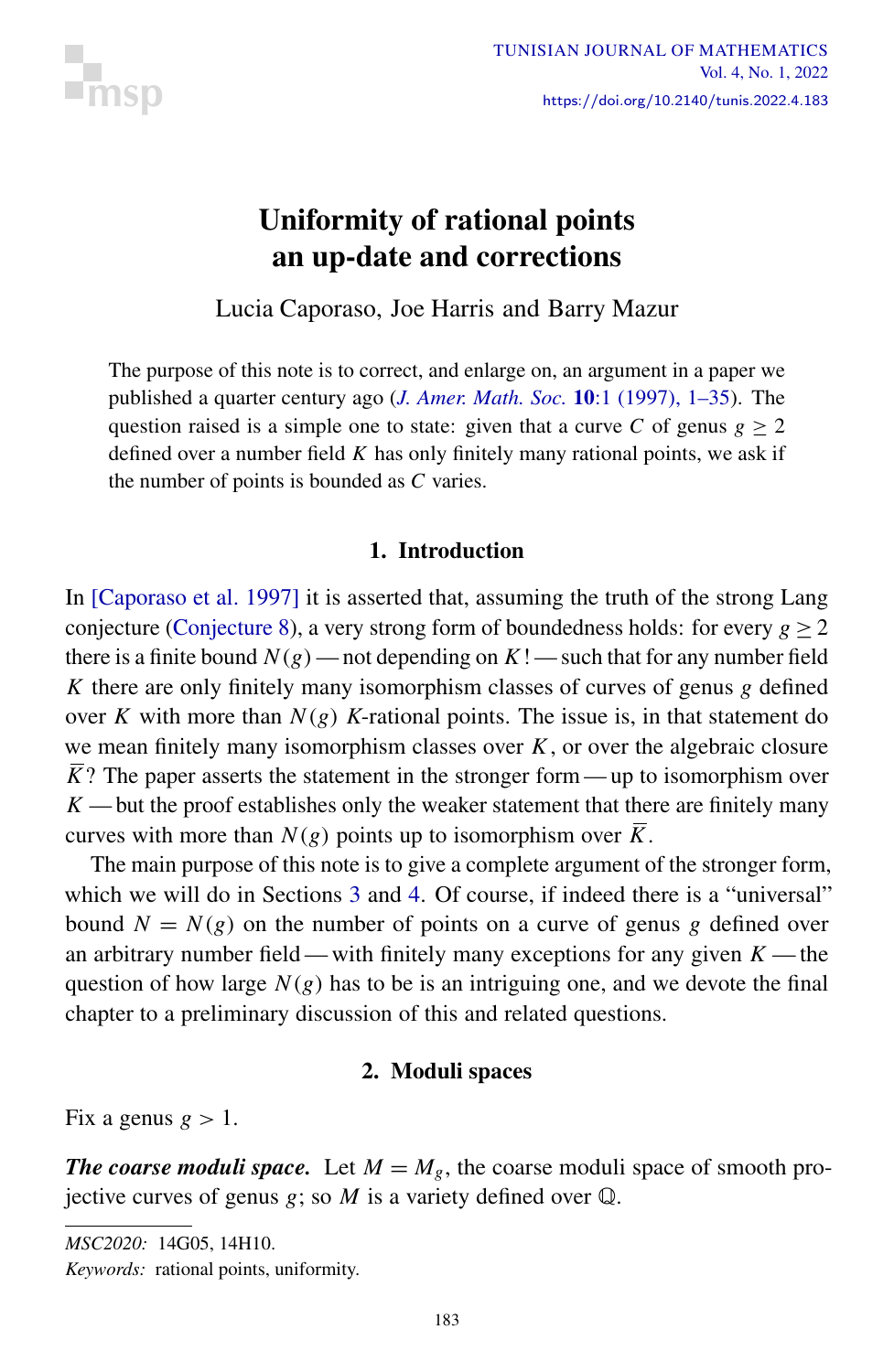#### *The rigidified moduli space.*

Definition 1. A point *p* in a variety *V* over a field *K* is *rigid in V* if there are no nontrivial automorphisms of *V* (over the algebraic closure *K*) that fix  $p$ ; i.e., for any automorphism  $\alpha : V \to V$  if  $\alpha(p) = p$  then  $\alpha$  is the identity.

Let  $\mathcal{M}_{g,1}$  be the Deligne–Mumford stack of smooth projective curves *C* of genus *g* with one marked point  $p \in C$ . We will denote by  $\mathcal{M}^*$  the open substack of  $\mathcal{M}_{g,1}$ corresponding to pairs  $(C, p)$  where  $C$  is a smooth projective curve of genus  $g$  and *p* is a rigid point in *C*. (Call such a pair  $(C, p)$  a *rigidified curve*.) The stack  $\mathcal{M}^*$  has trivial inertia and so is a fine moduli space representable by an algebraic space *M*<sup>∗</sup> (see 92.13 in [\[Stacks 2005–\]](#page-19-0)). The algebraic space *M*<sup>∗</sup> is a quasiprojective scheme (see the classical results of Knudsen [\[1983\]](#page-19-1) and Kollár [\[1990\]](#page-19-2)). We note that *M*<sup>∗</sup> is a scheme of finite type over  $\mathbb Q$  and: there is a universal family  $\phi : \mathcal{C}_{M^*} \to M^*$ , such that for any rigidified curve  $(C, p)$  defined over *K* there is a *K*-point  $[(C, p)] \in M^*$ such that the fiber of  $\mathcal{C}_{M^*}$  over the point  $[(C, p)]$  is isomorphic to C.

The forgetful projection  $(C, p) \mapsto C$  gives us a mapping

$$
M^*\longrightarrow M
$$

<span id="page-2-0"></span>defined over Q (with one-dimensional fibers).

**Proposition 2.** For  $g > 1$  there is a finite bound  $B_g$  with the property that if K *is a* (*number*) *field and C a smooth projective curve of genus g*, *defined over K*, *such that*  $|C(K)| > B_g$  *there is a K-rational rigid point p in C. The curve C is* (*therefore*) *represented by a K-rational point of M*<sup>∗</sup> *.*

We thank Jakob Stix for communicating a proof of the fact that one can take *B<sup>g</sup>* to be equal to  $82(g - 1)$ . See [Appendix B.](#page-17-0)

*The moduli space with level structure.* Here it will suffice for us to work over C. Let  $\ell \gg 0$  be a prime and  $\widetilde{M}_{g,1} := M_{g,1}[\ell]$  the moduli space of smooth pointed curves of genus *g* with full level  $\ell$  structure. That is,  $M_{g,1}[\ell]$  classifies pairs  $(C, \lambda)$ where *C* is a smooth pointed curve of genus  $g$  (over  $\mathbb{C}$ ) and (the "level structure")  $\lambda$  is an isomorphism of  $\mathbb{F}_{\ell}$ -vector spaces

$$
\lambda: \mathbb{F}_{\ell}^{2g} \xrightarrow{\simeq} H_1(C_{\mathbb{C}}; \mathbb{F}_{\ell}).
$$

Note that  $\widetilde{M}_{g,1}$  is not connected, but this won't bother us. The finite group

$$
G:=\mathrm{GL}_{2g}(\mathbb{F})
$$

acts on  $\widetilde{M}_{g,1}$  with quotient  $M_{g,1}$ .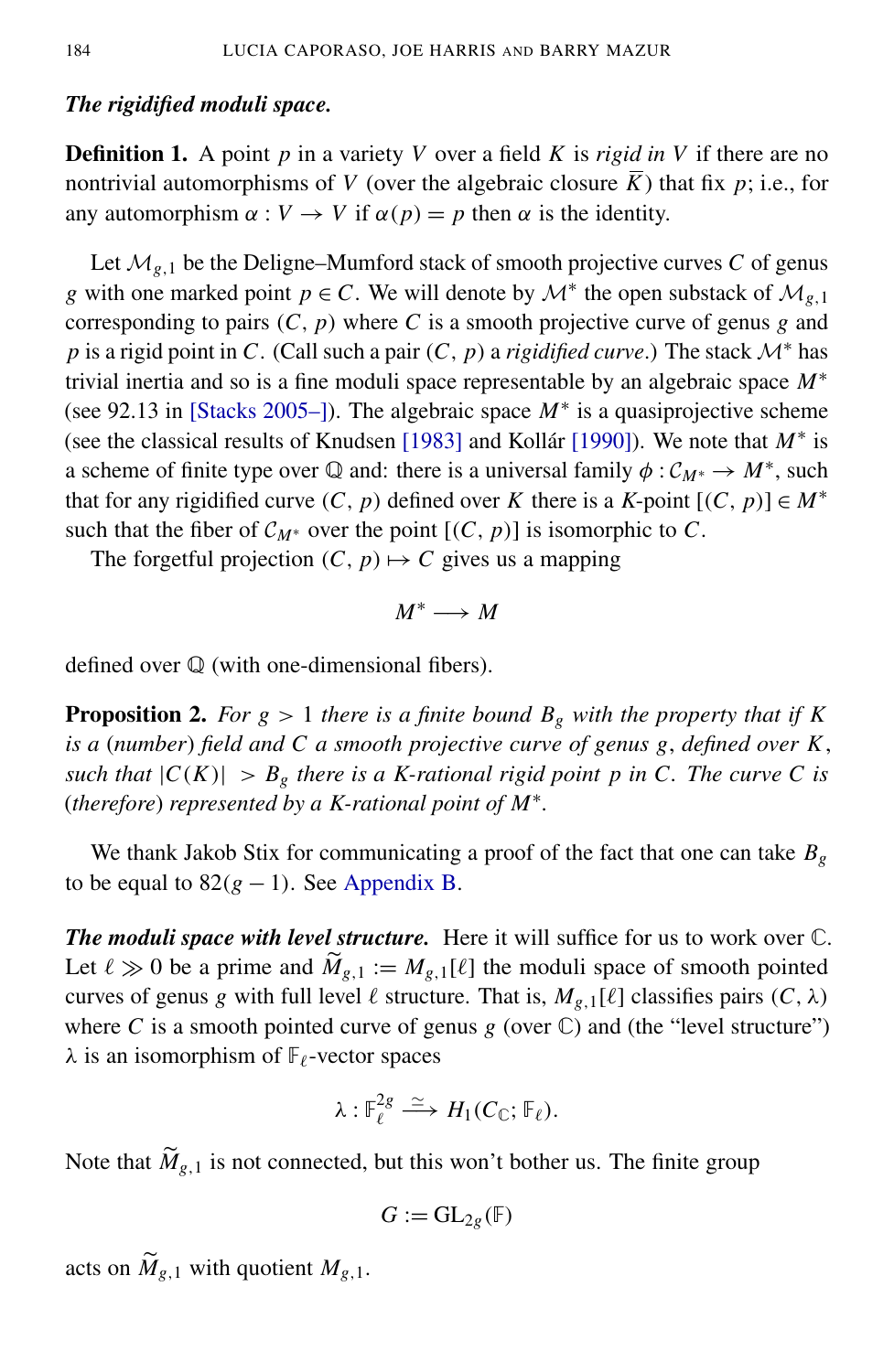Define  $\widetilde{M}^*$  by the following diagram, the upper square being exact:<sup>[1](#page-3-0)</sup>

$$
\widetilde{M}^* \longrightarrow \widetilde{M}_{g,1} \n\downarrow G \n\downarrow H^* \longrightarrow M_{g,1} \n\downarrow H \longrightarrow M_{g,1}
$$
\n(1)

So the group *G* acts on  $\widetilde{M}^*$  with quotient  $M^*$  rendering  $\widetilde{M}^*$  a *G*-torsor over  $M^*$  as well. The fine moduli space  $\widetilde{M}^*$  classifies triples  $(C, p, \lambda)$  and we have an exact square of universal families:

$$
\mathcal{C}_{\widetilde{M}^*} \xrightarrow{G} \mathcal{C}_{M^*} \n\downarrow_{\widetilde{\phi}} \qquad \qquad \downarrow_{\phi} \n\widetilde{M}^* \xrightarrow{G} M^* \qquad (2)
$$

These (i.e., the vertical morphisms) are flat families of smooth projective curves of genus *g*, and the group *G* acts equivariantly, rendering the domains of the horizontal morphisms *G-torsors* over the corresponding ranges.<sup>[2](#page-3-1)</sup>

*General families of rigid curves.* Let *B* be a scheme of finite type over C, and  $\phi_B$ :  $C_B \rightarrow B$  a flat family of smooth projective *rigidified* curves of genus *g* (over *B*) that is, such that there is a section  $p : B \to C_B$  having the property that for every point *b* of *B* the image point  $p(b)$  in the fiber  $C_b$  over *b* is a rigid point of that curve  $C_b$ . Since  $M^*$  is the fine moduli space for such objects, this family comes by pullback from a unique morphism

$$
j:B\to M^*
$$

$$
A \longrightarrow B
$$
  
\n
$$
\downarrow \qquad \qquad \downarrow
$$
  
\n
$$
D \longrightarrow C
$$

is a commutative square, where the mapping  $A \rightarrow B \times_C D$  determined by the diagram is an isomorphism.

<span id="page-3-1"></span> ${}^{2}E.g.,$  the mapping

$$
G\times \widetilde{M}^*\;\longrightarrow\; \widetilde{M}^*\times_{M^*}\widetilde{M}^*
$$

given by  $(g, m) \mapsto (m, g(m))$  is an isomorphism.

<span id="page-3-0"></span><sup>1</sup>This is sometimes called a "cartesian square:" An *exact* (synonymously: *cartesian*) square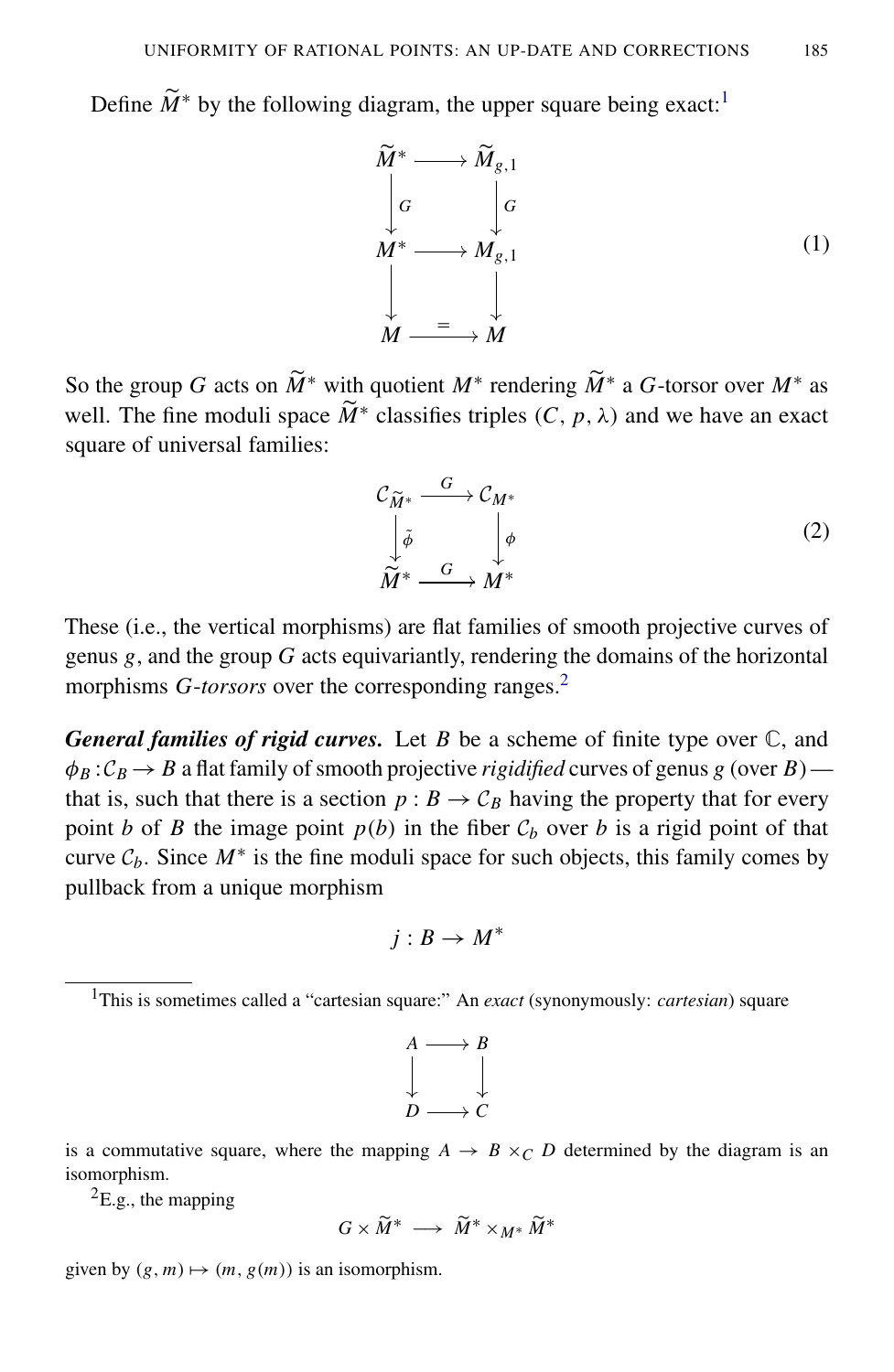and  $\phi_B$  fits into a diagram, the upper square being exact:

<span id="page-4-0"></span>

Here, by Chevalley's classical theorem, the image of *B* in  $M^*$  (via the mapping *j*) and in  $M$  (via the mapping  $i$ ) are constructible sets, so the first is a finite union of locally closed (irreducible) subvarieties of *M*<sup>∗</sup> , and the second is a finite union of locally closed (irreducible) subvarieties of *M*. We will deal, inductively with all of these subvarieties; but

• let  $B'_0$  $\mu_0'$  be any one of the locally closed (irreducible) subvarieties in *M* that is among components of the constructible set which is the image of *B* in *M*, and

- let *B* ′ be a locally closed (irreducible) subvariety of *M*<sup>∗</sup> that is
	- among components of the constructible set which is the image of *B* in *M*<sup>∗</sup> , and
	- that contains a Zariski-dense open in the inverse image of  $B'_{0}$  $\int_0'$  under  $k$ .

We have an analogous diagram as  $(3)$  but

- with *B* replaced with *B'*; and *B*<sub>0</sub> replaced with *B'*<sub>c</sub>  $\zeta_0$ ; but such that
- all morphisms are morphisms of varieties, and
- where  $B'_0$  $\int_0'$  and *B'* are locally closed subvarieties of *M* and *M*<sup>\*</sup>, respectively.

Removing the primes (′ ) from the terminology we have:

<span id="page-4-1"></span>

In diagram [\(4\)](#page-4-1) it is *only* the upper square that is exact. These are the diagrams we will be studying. Call such a family of rigid curves,  $C_B \rightarrow B$ , *clean*. From now on we will assume that our families  $C_B \rightarrow B$  are "clean."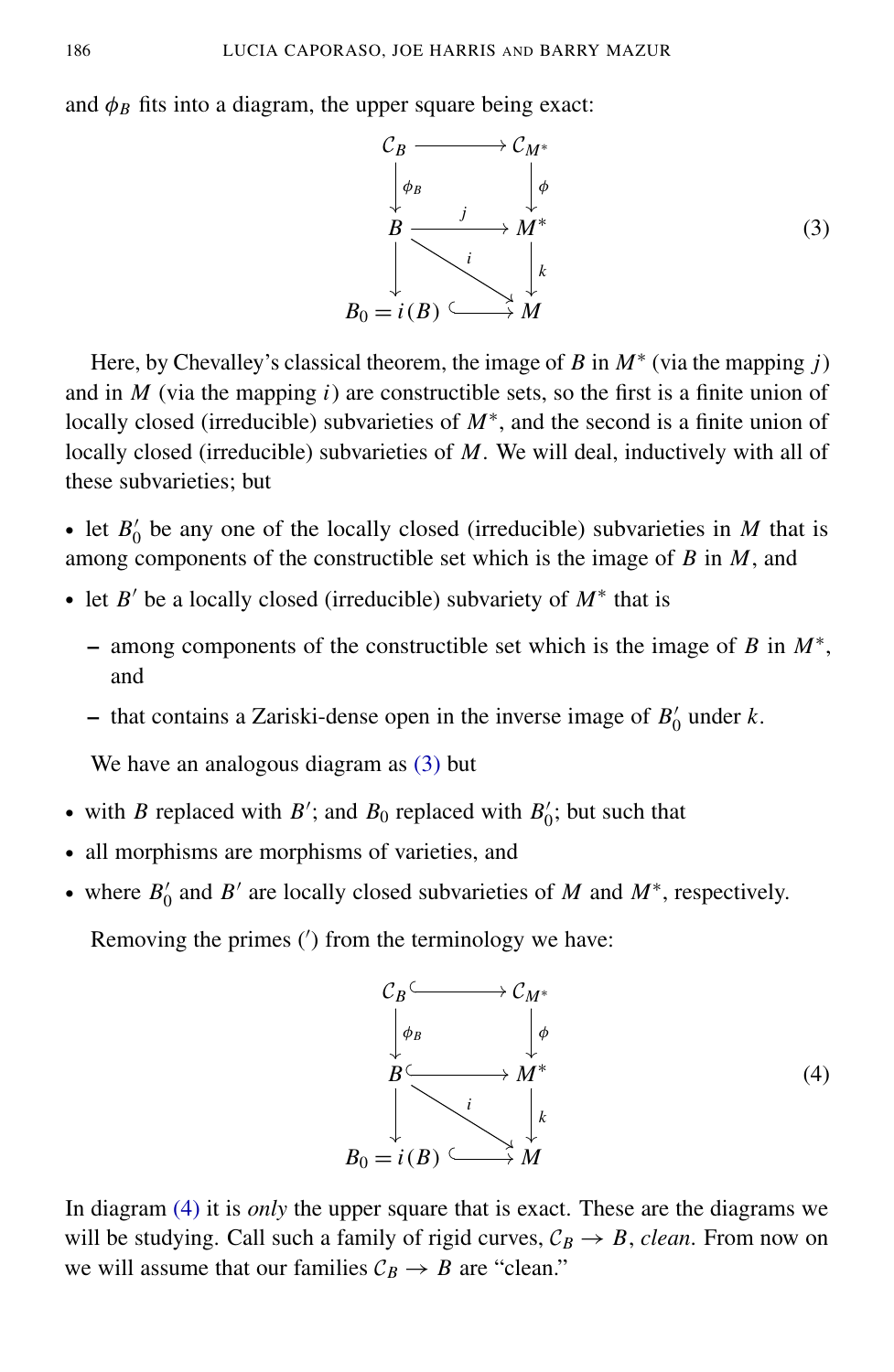Augmenting such a *clean* family with level structure by tensoring with  $\tilde{M}$  (over *M*) with we might form

<span id="page-5-1"></span>

Here the vertical mappings in the two exact diagrams



are flat families of (smooth projective rigidified curves of genus *g*) and — respectively — flat families of (smooth projective curves of genus *g* with level structure). The arrows labeled "*G*" are morphisms obtained by passing to the quotient by the natural action of *G*. All squares where the vertical arrows are labeled "*G*" are cartesian and *G*-equivariant. And note that the schemes on the bottom line of diagram  $(5)$ —i.e.,  $B_0 \hookrightarrow M$ —do not possess "universal families."

#### 3. A strengthened correlation theorem

<span id="page-5-0"></span>Note: the results of this section are purely geometric, rather than arithmetic; objects will be varieties defined over  $\mathbb C$ . Moreover, we will be dealing entirely with birational properties, so we will feel free to restrict to open subsets where convenient. Thus, for example, when we say that the fibers of a morphism are curves of genus *g*, we will mean that they are open subsets of a curve whose normalization is a smooth projective curve of genus *g*.

For our purposes, we will need the following slightly strengthened version of the *correlation theorem*, the key geometric lemma (i.e., Proposition 3.1) of [\[Caporaso](#page-18-0) [et al. 1997\]](#page-18-0):

<span id="page-5-2"></span>**Proposition 3.** With the notation of the previous section, if the map  $B \stackrel{j}{\rightarrow} M^*$  is generically finite, then for  $n \gg 0$  the fiber power  $\mathcal{C}_B^n$  (over B) is of general type.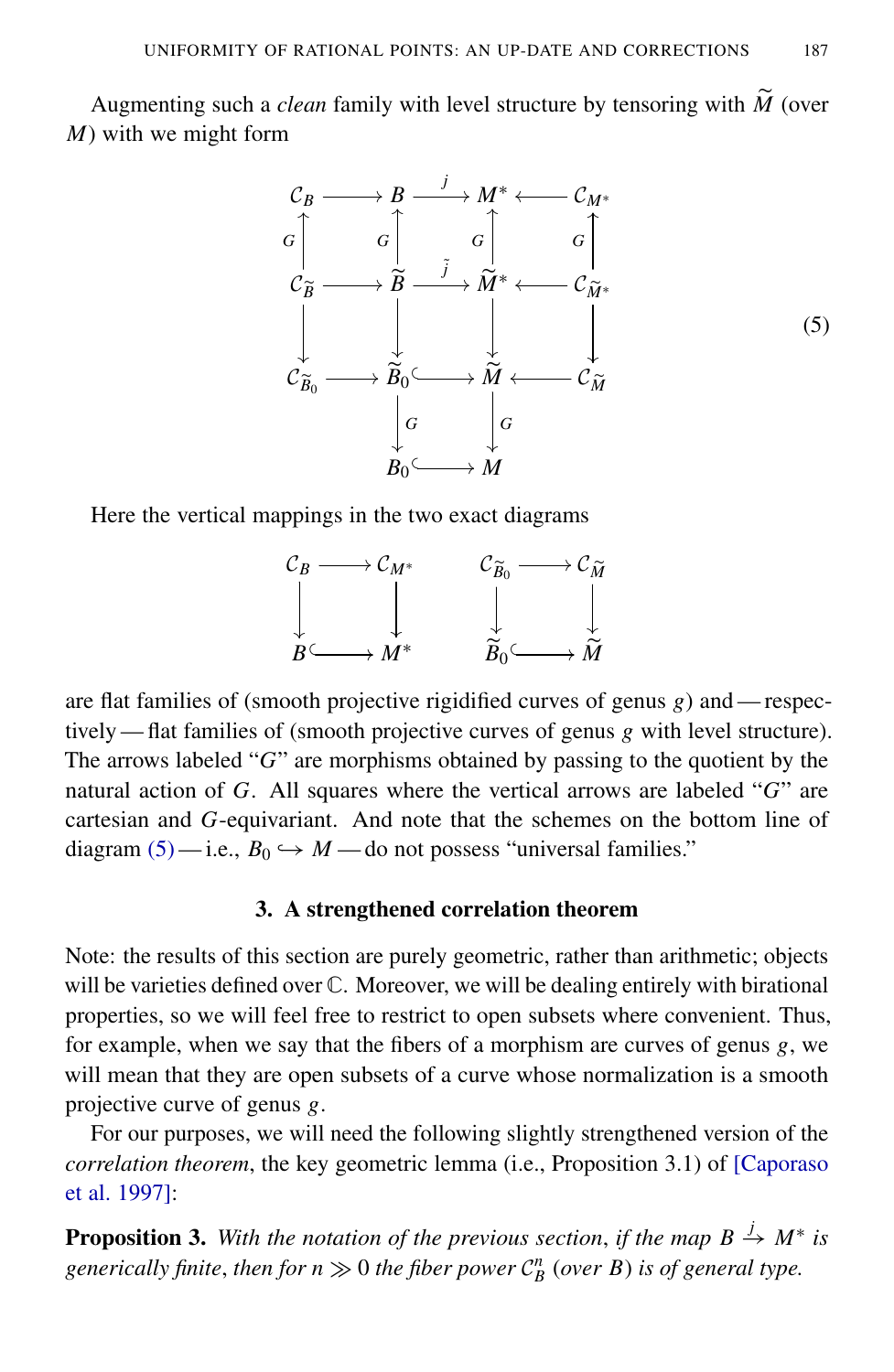Remarks. (1) This is stronger than the correlation theorem in just one respect: we are only assuming that the map  $j: B \to M^*$  is generically finite, not that the projection  $B \to B_0 \hookrightarrow M$  is generically finite:



(2) There is an obvious bifurcation: either the map  $j_0 : B \to M$  is generically finite, or it has generically one-dimensional fibers. In the former case, Proposition (3.1) of [\[loc. cit.\]](#page-18-0) applies, and we're done; thus we can, and will, assume that the general fiber of  $j_0$  has dimension 1, and more specifically that

$$
B \subset M^*
$$
 is the inverse image of  $B_0$  in M. (6)

Lemma 4. *Under hypothesis* [\(6\)](#page-6-0) *above*, *the morphism*

<span id="page-6-0"></span>
$$
\widetilde{B} \to \widetilde{B}_0 \tag{7}
$$

*is a smooth morphism with fibers that are curves of genus g.*

*Proof.* First, the morphism  $\widetilde{M}^* \to \widetilde{M}$  has the property that its fibers are curves (whose smooth projective completions are) of genus *g*. This is because  $\widetilde{M}$  is a fine moduli space, and the operation of "tilde"  $(\tilde{\ })$  and "star"  $(*)$  commute, so that the fiber of a point  $[(C, \lambda)]$  in  $\widetilde{M}$  is given by  $([C, \lambda)], p$ , where p ranges through the locus of all rigid points of *C*.

Also, by  $(6)$ , we also have that:

$$
\widetilde{B} \subset \widetilde{M}^* \text{ is the inverse image of } \widetilde{B}_0 \text{ in } \widetilde{M} \tag{8}
$$

so that



is an exact square, and therefore the fibers of  $\widetilde{B} \to \widetilde{B}_0$  are pullbacks of the fibers of  $\widetilde{M}^* \to \widetilde{M}$ .  $\widetilde{M}^* \to \widetilde{M}$ .

(3) However if it were true (but it is not true, generally) that  $h : B \to B_0$  has fibers that are curves of genus *g* we would then be done: a high fiber power  $C_{B_0}^n$  (over  $B_0$ ) would be of general type by the correlation theorem, and the projection

$$
\mathcal{C}_B^n := \mathcal{C}_{B_0}^n \times_{B_0} B \xrightarrow{1 \times h} \mathcal{C}_{B_0}^n \times_{B_0} B_0 = \mathcal{C}_{B_0}^n
$$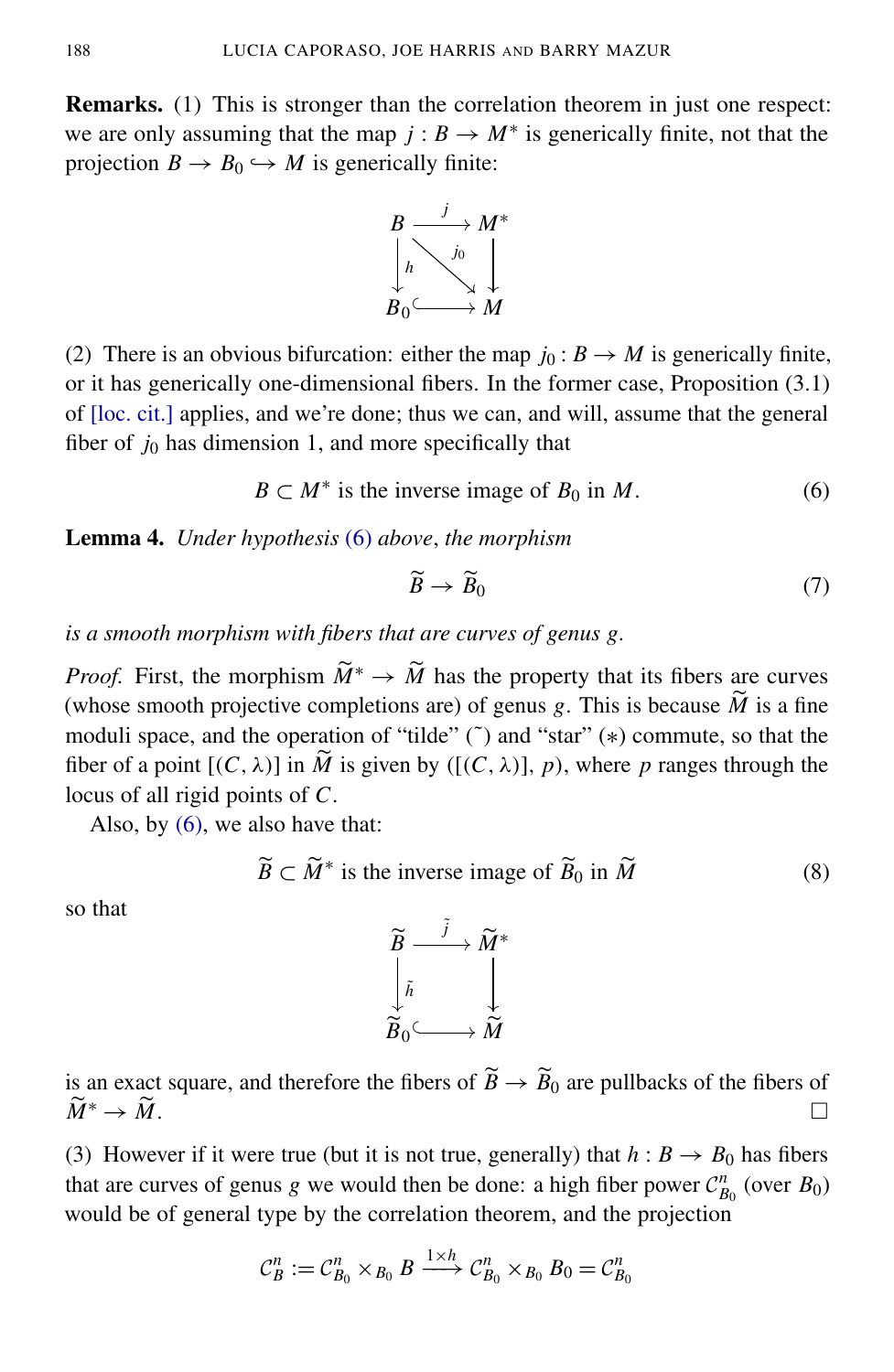would have fibers that generically are curves of genus *g*. so — by [\[Kollár 1987\]](#page-19-3) it would be of general type as well. Another way of thinking about the obstruction to proving [Proposition 3](#page-5-2) is that there may not exist a tautological family over  $B_0$ .

To prove [Proposition 3](#page-5-2) we use a proposition supplied by Kenneth Ascher and Amos Turchet. Consider the diagonal action of *G* on fiber powers  $C_{\hat{p}}^n$  $\frac{n}{\widetilde{B}}$  and  $\mathcal{C}_{\widetilde{B}}^n$  $\frac{n}{\widetilde{B}_0}$  (these powers being taken over  $\widetilde{B}$  and  $\widetilde{B}_0$  respectively).<sup>[3](#page-7-0)</sup>

<span id="page-7-3"></span>Proposition 5. *Keeping to the notation and hypotheses of [Section 2](#page-1-1)*, *for n sufficiently large the quotient* C *n*  $\frac{n}{\widetilde{B}_0}/G$  of  $\mathcal{C}_{\widetilde{B}}^n$  $\frac{n}{\widetilde{B}_0}$  (under the diagonal action of G) is of general type.

*Proof.* This is just Theorem 1.7 in [\[Ascher and Turchet 2016\]](#page-18-1), in the special case  $D = 0$ . The hypotheses in [\[Ascher and Turchet 2016\]](#page-18-1) require that the base *B* be smooth and projective, but we can always achieve this by completing the family, applying stable reduction and resolving the singularities of the new base.  $\Box$ 

It should be noted that a major part of the work in [\[Ascher and Turchet 2016\]](#page-18-1) is to extend the original theorem to the setting of log varieties, which does not concern us; what is new and useful for us is the incorporation of the group *G*.

<span id="page-7-2"></span><span id="page-7-1"></span>3.1. *Fiber powers.* The group *G* acts equivariantly on the objects in the exact diagram



The square  $(9)$  is exact since the C involved are the universal families of curves over  $\vec{B} \rightarrow \vec{B}_0$  (that is, pullbacks of the universal family over the fine moduli space  $\widetilde{M}_g$ ). For any  $n \geq 1$  let

$$
\mathcal{C}_{\widetilde{B}}^n := \mathcal{C}_{\widetilde{B}} \times_{\widetilde{B}} \mathcal{C}_{\widetilde{B}} \times_{\widetilde{B}} \cdots \times_{\widetilde{B}} \mathcal{C}_{\widetilde{B}},
$$

i.e., the *n*-fold power of  $C_{\widetilde{B}}$  over  $\widetilde{B}$ , with the group *G* acting on  $C_{\widetilde{B}}^n$  by the diagonal action. This action is equivariant for the natural projection  $C_{\vec{B}}^n \rightarrow$  $\frac{n}{\widetilde{B}} \to \widetilde{B}$ . The map

$$
\mathcal{C}_{\widetilde{B}}^n \to \mathcal{C}_{\widetilde{B}_0}^n \tag{10}
$$

is a morphism of *G*-torsors.

<span id="page-7-4"></span>**Lemma 6.** For  $n \geq 1$  the natural map  $C_{\hat{i}}^n$ e*B*  $\rightarrow$   $C_B^n$  *identifies*  $C_B^n$  *(the corresponding* fiber power  $C_B^n$  of our original family  $C \rightarrow B$ ) with  $C_B^n$  $\frac{n}{\widetilde{B}}$ /*G*, the quotient of  $\mathcal{C}_{\widetilde{B}}^n$  $\frac{n}{\widetilde{B}}$  by the *action of G.*

<span id="page-7-0"></span><sup>&</sup>lt;sup>3</sup>See [Section 3.1.](#page-7-2) The action of  $g \in G$  is induced, in the evident way, from the action on isomorphism classes  $(C, \lambda) \mapsto (C, \lambda \cdot g)$ .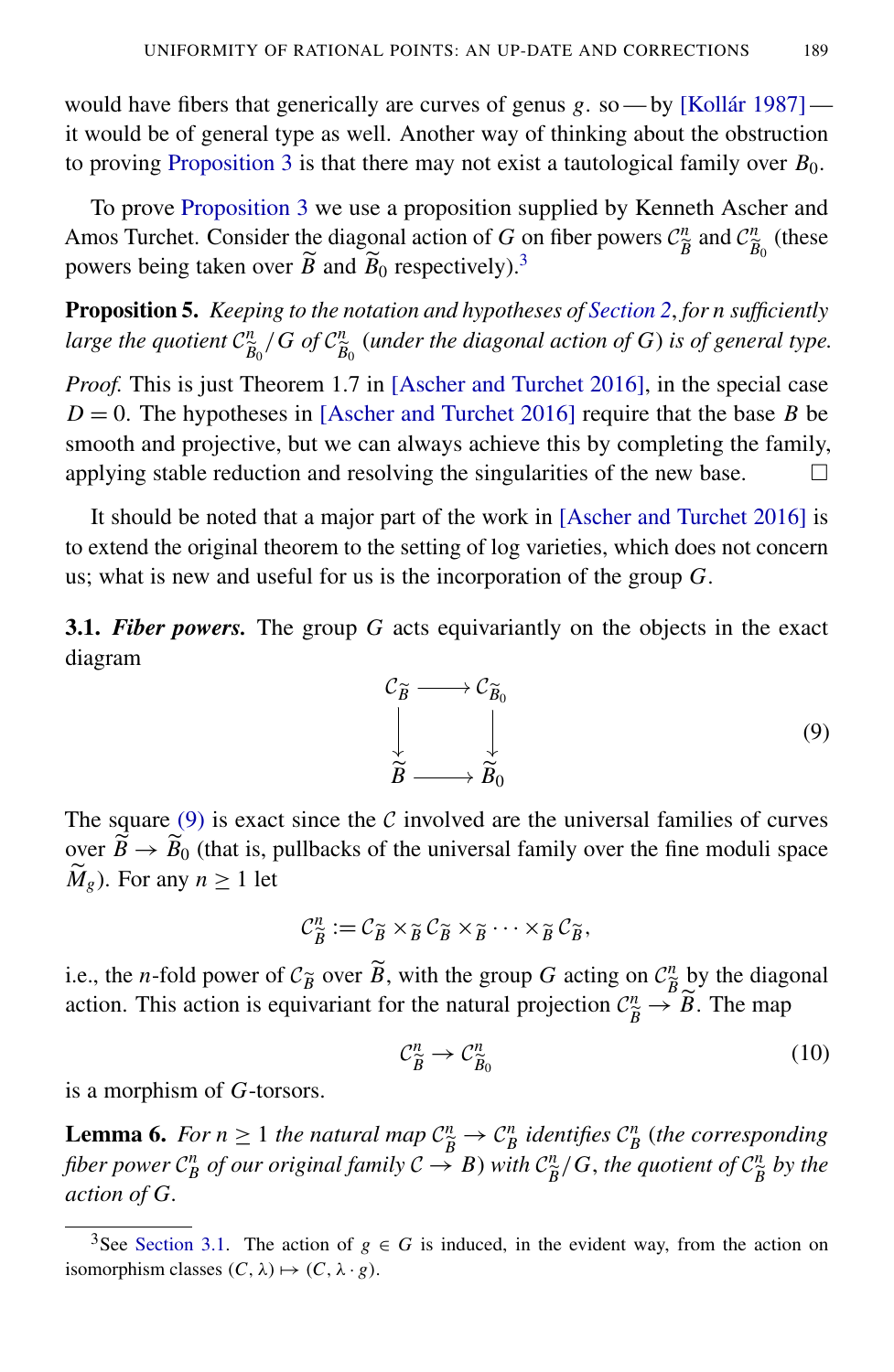*Proof.* The natural map referred to arises from the following natural map, valid for any three schemes over a scheme *S*, call them



Put:  $\widetilde{X} := X \times_S \widetilde{S}$  and  $\widetilde{Y} := Y \times_S \widetilde{S}$ . We have canonical isomorphisms of *S*˜-schemes:

$$
X \times_S Y \times_S \tilde{S} \simeq (X \times_S \tilde{S}) \times_{\tilde{S}} (Y \times_S \tilde{S}) \simeq \widetilde{X} \times_{\tilde{S}} \widetilde{Y},
$$

E.g., on points *x*,  $\tilde{s}$ , *y* of *X*,  $\tilde{S}$ , *Y* all of which map to the same point *s* of *S*, it's given by

<span id="page-8-0"></span>
$$
x \times y \times \tilde{s} \mapsto (x \times \tilde{s}) \times (y \times \tilde{s}).
$$

Proceeding inductively on *n* this gives us a canonical isomorphism

$$
\mathcal{C}_{B}^{n} \times_{B} \widetilde{B} := \mathcal{C}_{B} \times_{B} \mathcal{C}_{B} \times_{B} \cdots \mathcal{C}_{B} \times_{B} \widetilde{B} \xrightarrow{\simeq} \mathcal{C}_{\widetilde{B}}^{n} := \mathcal{C}_{\widetilde{B}} \times_{\widetilde{B}} \mathcal{C}_{B} \times_{\widetilde{B}} \cdots \mathcal{C}_{B} \times_{B} \widetilde{B}, (11)
$$

by taking  $S := B$ ,  $\tilde{S} := \tilde{B}$ ,  $X := C_B$ ,  $Y := C_B^{n-1}$ . Equation [\(11\)](#page-8-0) is an equivariant isomorphism for the action of the group  $G$ , which acts diagonally on the right hand side and as for the left-hand side, an element  $g \in G$  acts on the fiber product  $C_B^n \times_B \widetilde{B}$  by the identity on the first factor; and as it has been defined to act, on the second. The map  $\widetilde{B} \to B = \widetilde{B}/G$  (i.e., the map that exhibits *B* as the quotient of  $\widetilde{B}$  under the action of *G*) induces a mapping  $C_B^n \times_B \widetilde{B} \to C_B^n \times_B B = C_B^n$ .

Since the quotient of  $\widetilde{B}$  under the action of *G* is *B*, the quotient of  $C_B^n \times_B \widetilde{B}$  under the action of *G* is *B* is canonically isomorphic to  $C_B^n$ , and we have the commutative diagram:

$$
\begin{array}{ccc}\nC_B^n \times_B \widetilde{B} & \xrightarrow{\simeq} & C_{\widetilde{B}}^n \\
& \downarrow & & \downarrow \\
C_B^n & \xrightarrow{\simeq} & C_{\widetilde{B}}^n/G & \end{array}
$$

We also have the following lemma:

<span id="page-8-1"></span>**Lemma 7.** *For*  $n \geq 1$  *the fibers of the map of quotients by the action of G* 

<span id="page-8-2"></span>
$$
\mathcal{C}_{\widetilde{B}}^n/G \to \mathcal{C}_{\widetilde{B}_0}^n/G \tag{12}
$$

*are generically curves of genus g.*

The proof of [Lemma 7](#page-8-1) is given in [Appendix A.](#page-12-0)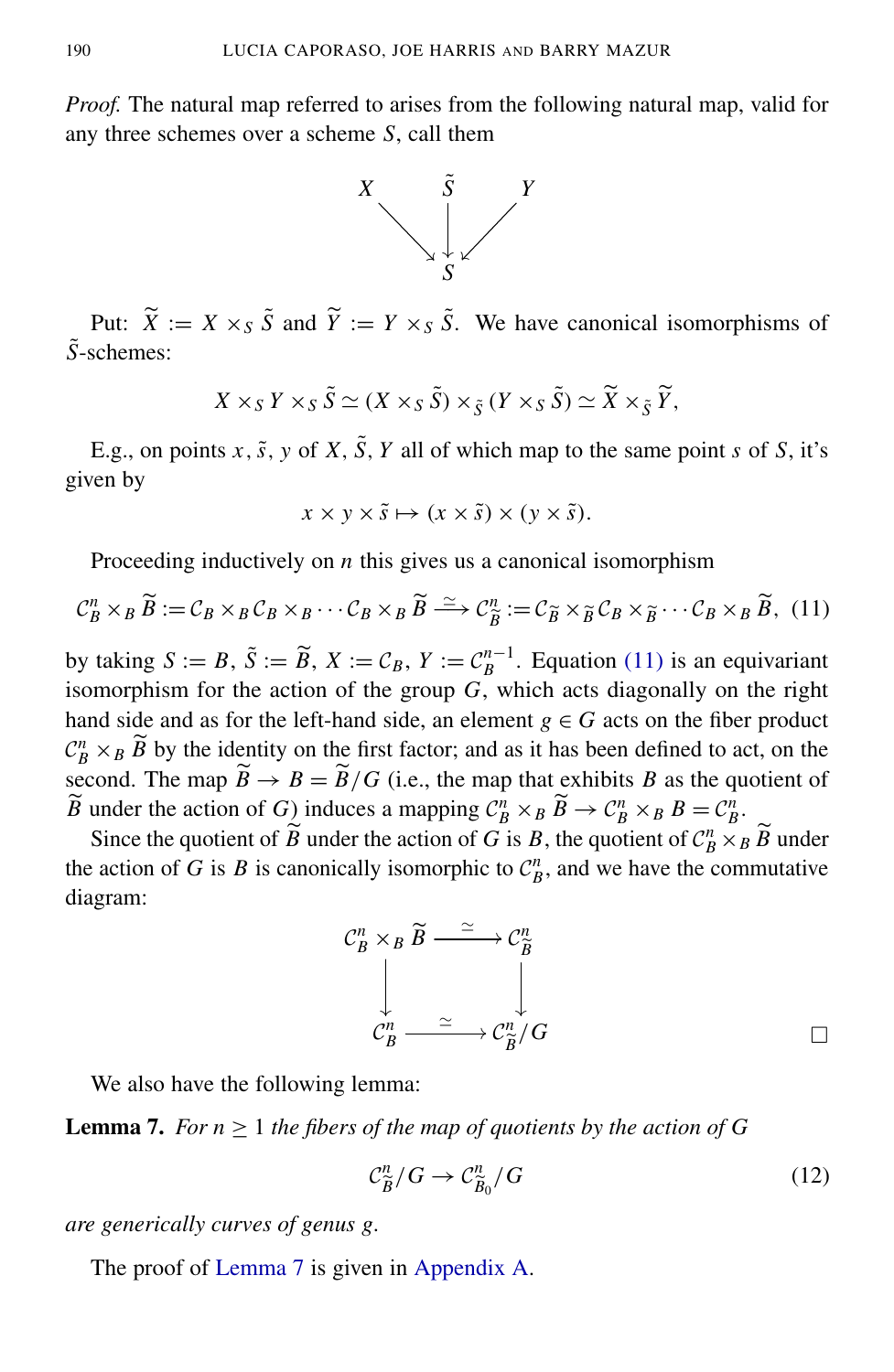*Proof of [Proposition 3.](#page-5-2)* By [Proposition 5](#page-7-3) we have that for  $n \gg 0$   $\mathcal{C}_{\widetilde{p}_n}^n/G$  is of general type. By Lemmas [6](#page-7-4) and [7,](#page-8-1) the mapping  $C_B^n \rightarrow C_{\tilde{B}_0}^n/G$  has fibers  $\frac{n}{\widetilde{B}_0}/G$  has fibers that are curves of genus  $\geq 2$ , i.e., that are of general type. By [Kollar 1987], it follows that  $\mathcal{C}_B^n$  is of general type.  $\Box$ 

#### 4. The boundedness argument

<span id="page-9-1"></span><span id="page-9-0"></span>Let us first state the version of the Lang conjecture we will be invoking.

Conjecture 8 (strong Lang). *Let X be a variety of general type*, *defined over a number field K. There is then a proper subvariety*  $Z \subset X$  *such that for any finite extension L of*  $K$ ,  $\#(X \setminus Z)(L) < \infty$ ; *that is, all but finitely many L*-rational points *of X lie in Z.*

Given this and [Proposition 3](#page-5-2) of [Section 3,](#page-5-0) we can deduce:

<span id="page-9-2"></span>**Theorem 9.** Assume the SLC (*[Conjecture 8](#page-9-0)*). If  $\pi$  :  $C \rightarrow B$  is a family of pointed *curves without automorphisms*, *defined over* Q, *such that the induced map* φ :  $B \to M^*$  *is finite, then there is then an integer N such that for any number field*  $K$ ,

$$
\#\{b \in B(K) \mid \#C_b(K) > N\} < \infty
$$

*Proof.* We will prove an a priori weaker form of this: we will show that there exists a nonempty open subset  $U \subset B$  and an integer N such that for any number field K,

$$
\#\{b \in U(K) \mid \#C_b(K) > N\} < \infty;
$$

[Theorem 9](#page-9-2) will then follow by Noetherian induction.

To prove this, let  $\pi_n$ :  $C_B^n \to B$  be the *n*-th fiber power of the family  $C \to B$ . By [Proposition 3,](#page-5-2) for large *n* the fiber power  $C_B^n$  will be of general type. By the Strong Lang Conjecture, then, there will be a proper subvariety  $Z \subset C_B^n$  such that for any number field *K*, all but finitely many *K*-rational points of  $C_B^n$  lie in *Z*; that is,

$$
\#(\mathcal{C}_B^n \setminus Z)(K) < \infty.
$$

We now define a sequence of subvarieties  $Z_k \subset \mathcal{C}_B^k$  inductively as follows. We start with  $Z_n = Z$ , and let

$$
Z_{n-1} = \{b \in C_B^{n-1} \mid \pi_{n,n-1}^{-1}(b) \subset Z_n\},\
$$

where  $\pi_{n,n-1}: \mathcal{C}_B^n \to \mathcal{C}_B^{n-1}$  is the projection; similarly, given  $Z_k$  we set

$$
Z_{k-1} = \{b \in \mathcal{C}_{B}^{k-1} \mid \pi_{k,k-1}^{-1}(b) \subset Z_{k}\},\
$$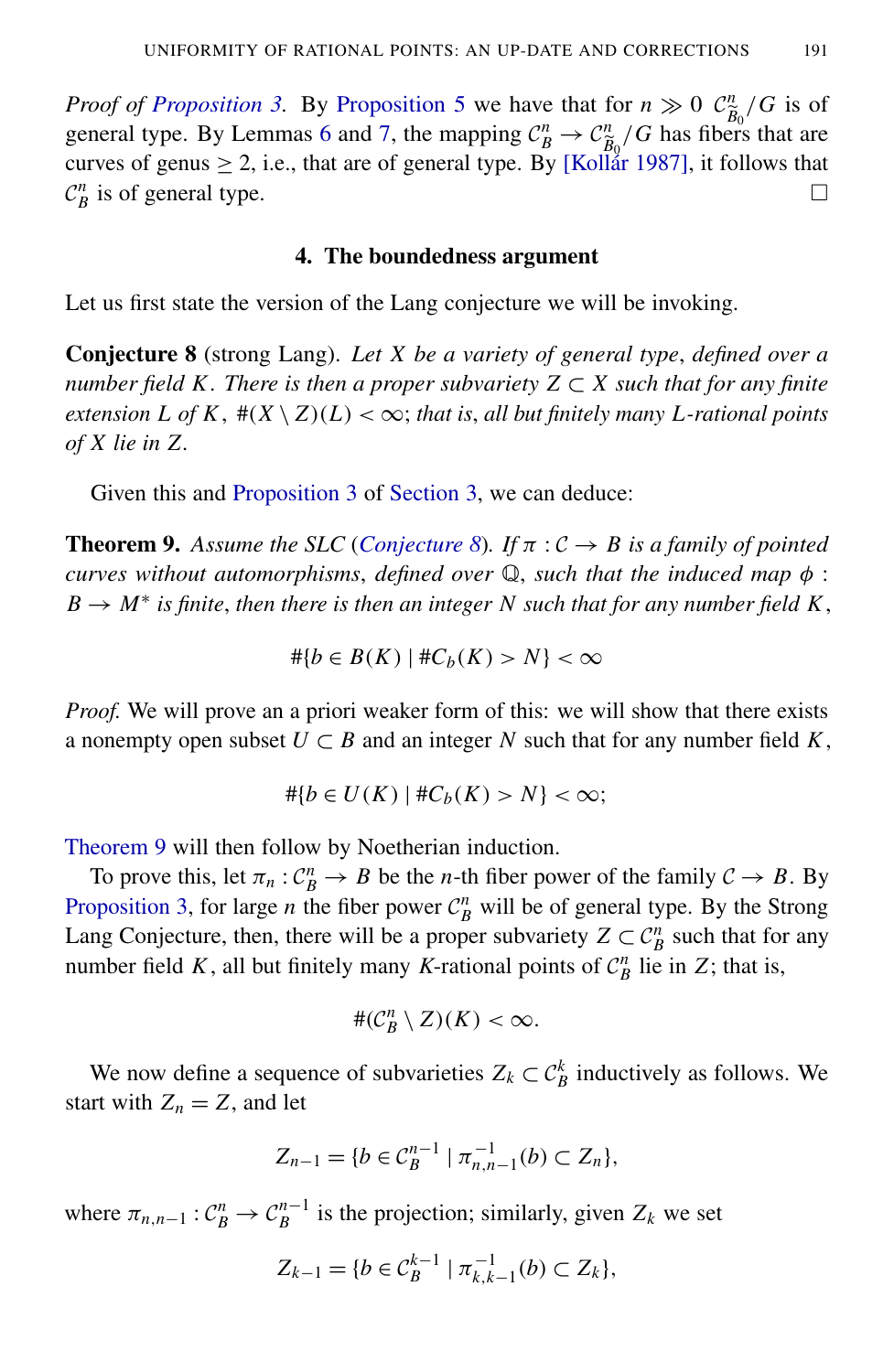where  $\pi_{k,k-1}$ :  $C_B^k \to C_B^{k-1}$  is the projection. We arrive at a tower of spaces and closed subvarieties:



where the *k*-th story in this tower has the structure:



Note that since  $Z \subsetneq C_B^n$  and  $\pi_n^{-1}(Z_0) \subset Z$ , we necessarily have  $Z_0 \subsetneq B$ .

Now fix for the moment a value of *k* with  $1 \le k \le n$ . Every irreducible component  $W_{\alpha} \subset Z_k$  will either be the preimage of a subvariety in  $\mathcal{C}_{B}^{k-1}$ , or will map onto its *B* image in  $C_B^{k-1}$  with degree  $d_\alpha$ . Let  $d_k$  be the sum of the degrees  $d_\alpha$ , so that for any  $p \in C_B^{k-1}$ , either  $\#(\pi_{k,k-1}^{-1}(p) \cap Z_k) \le d_k$ , or  $\pi_{k,k}^{-1}$  $\sum_{k,k-1}^{-1}(p) \subset Z_k$ .

Finally, let *N* be the maximum of the  $d_k$ , and set  $U = B \setminus Z_0$ . We claim that for any number field *K*,

$$
\#\{b \in U(K) \mid \#C_b(K) > N\} < \infty;
$$

as noted above, [Theorem 9](#page-9-2) will follow by Noetherian induction. To see this, restrict our family and all fiber powers to the open subset  $U \subset B$ ; similarly, replace *Z* by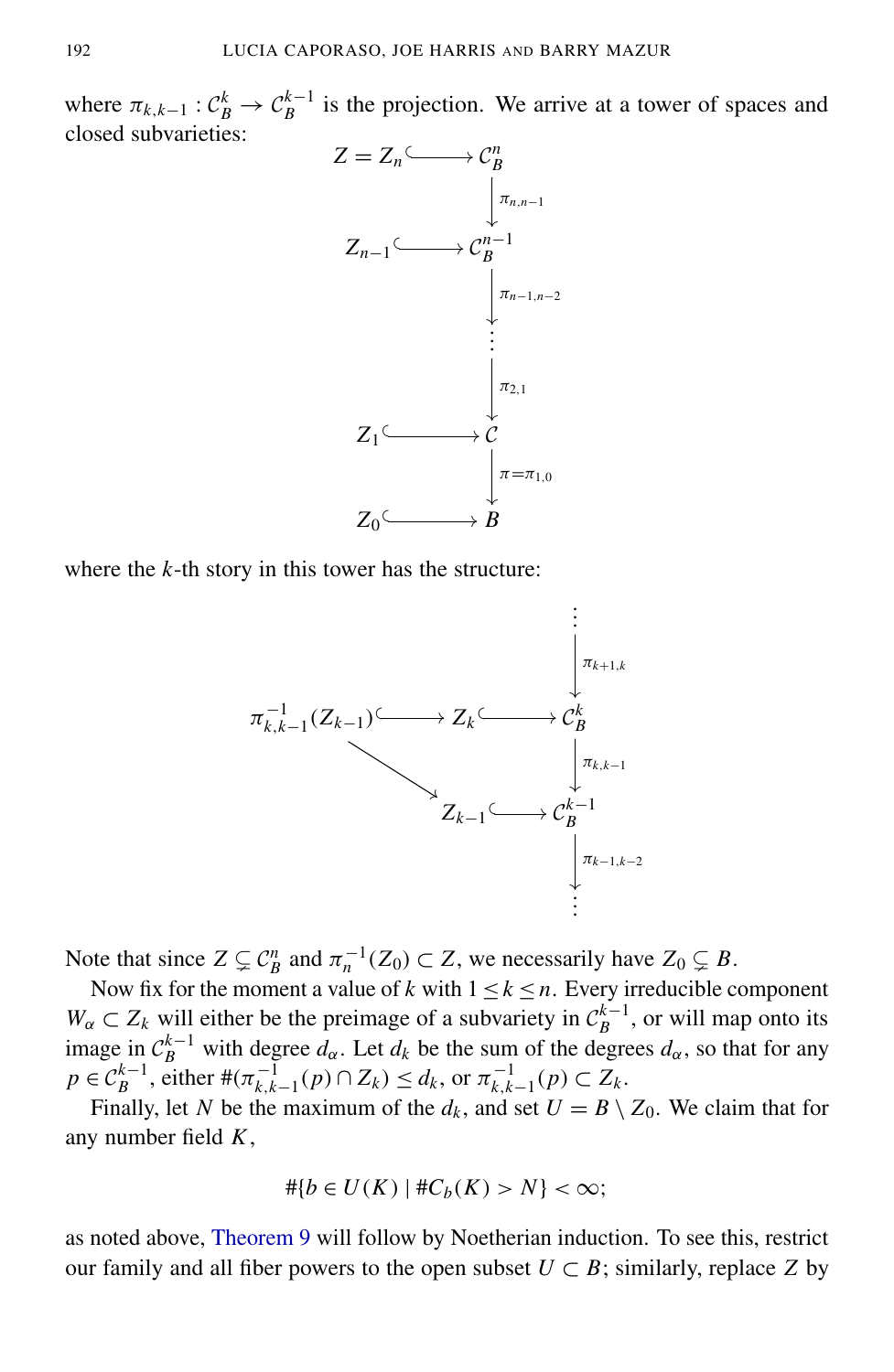its intersection with  $\pi_n^{-1}(U)$ . Fix a number field *K*, and let

$$
\Sigma = \{(\mathcal{C}_U^n \setminus Z)(K)\},\
$$

and let  $\Sigma_0 = \pi_n(\Sigma)$  be its image; by hypothesis, this is a finite subset of *U*.

We claim finally that *for any*  $b \in B(K) \setminus \Sigma_0$ , *we have*  $\#(X_b(K)) \leq N$ . To see this, let *b*  $\in$  *B*(*K*) be any *K*-rational point, and suppose that  $\#(X_b(K)) > N$ . Since  $b \notin \Sigma_0$ , all *K*-rational points of  $C_B^n$  lying over *b* must lie in *Z*. Pick any *n* − 1 points  $p_1, \ldots, p_{n-1} \in X_b(K)$ , and consider the points

$$
\{(X_b, p_1, \ldots, p_{n-1}, p) \mid p \in X_b(K)\} \subset \pi_{n,n-1}^{-1}((X_b, p_1, \ldots, p_{n-1}))
$$

in the fiber of  $C_B^n$  over  $(X_b, p_1, \ldots, p_{n-1}) \in C_B^{n-1}$ . Since there are by hypothesis more than  $N \geq d_n$  such points, we conclude that  $Z = Z_n$  *must contain the fiber of*  $\mathcal{C}_B^n$  over  $(X_b, p_1, \ldots, p_{n-1}) \in \mathcal{C}_B^{n-1}$ ; in other words,  $(X_b, p_1, \ldots, p_{n-1}) \in Z_{n-1}$ .

The same argument applies sequentially to show that  $(X_b, p_1, \ldots, p_{n-2}) \in Z_{n-2}$ , and so on; ultimately, we deduce that  $b \in Z_0$ , establishing our claim.  $\Box$ 

#### 5. Behavior of  $N(g)$  as g tends to  $\infty$

For *C* a smooth projective, irreducible curve of genus *g* > 1 defined over a number field *K* let  $Aut_K(C)$  be the group of automorphisms of *C* defined over *K*. The group Aut<sub>K</sub>(*C*) acts naturally on the set  $C(K)$  of *K*-rational points of *C*. Let  $v(C; K)$ denote the number of  $Aut_K(C)$ -orbits in  $C(K)$  under that natural action. So, of course,  $v(C; K) \leq |C(K)|$  and therefore any uniform upper bound established for  $|C(K)|$  is valid for  $v(C; K)$  as well.

Define  $v(g)$  to be the smallest integer that has the property that for each number field *K* there are only finitely many curves *C* of genus *g* defined over *K* with the property that  $\nu(C; K)$  is strictly greater than  $\nu(g)$ . By what we have shown, assuming the SLC,  $v(g)$  is finite for every  $g > 1$ .

If one feels that there is a fair chance for [Conjecture 8](#page-9-0) to be true, and hence for  $v(g)$  to be finite, one might wonder about the asymptotic behavior of  $v(g)$  as *g* tends to infinity. Needless to say, we have no real evidence to make any conjectures, or precise predictions, but we set

$$
\nu_* := \liminf_{g \to \infty} \nu(g)/g \quad \text{and} \quad \nu^* := \limsup_{g \to \infty} \nu(g)/g.
$$

Note that curves in  $\mathbb{P}^1 \times \mathbb{P}^1$  of bidegree  $(2, g + 1)$  are of arithmetic genus *g*, and form a linear system of dimension  $3(g + 2) - 1$ . Given  $3(g + 2) - 1$  general points  $p_1, \ldots, p_{3g+5} \in \mathbb{P}^1 \times \mathbb{P}^1(\mathbb{Q})$ , accordingly, there will be a smooth curve *C* defined over  $Q$  and passing through them. Moreover, since  $C$  is a general hyperelliptic curve, its automorphism group is equal to  $\mathbb{Z}/2$ , consisting of the identity and the hyperelliptic involution; and since no two of the points  $p_i$  lie in the same fiber of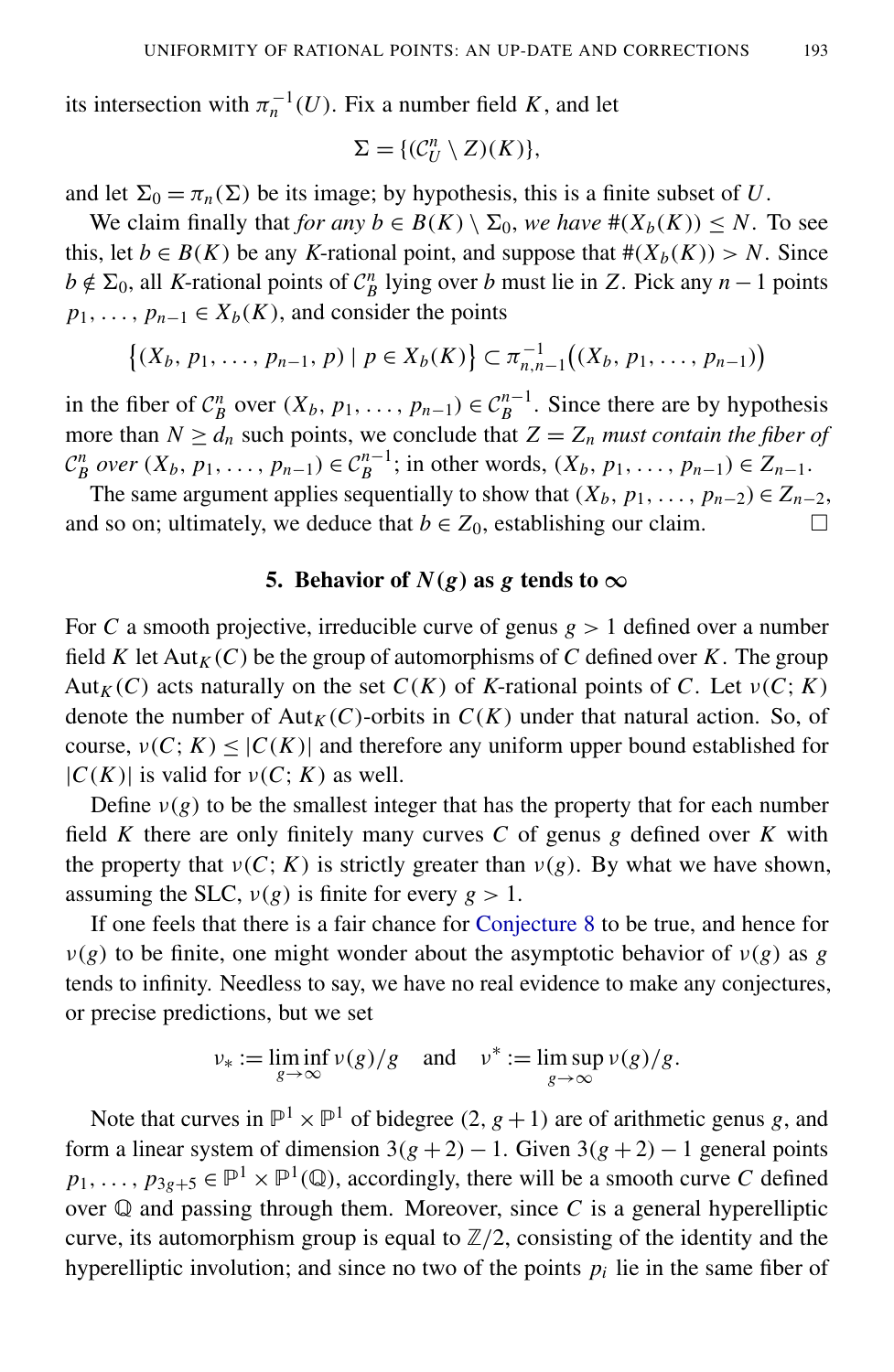$\mathbb{P}^1 \times \mathbb{P}^1$  over  $\mathbb{P}^1$ , no two are conjugate under the automorphism group of *C*. Thus we have  $v(C, \mathbb{Q}) \ge 3g + 5$  and hence  $v(g) \ge 3g + 5$ .

We have accordingly:

<span id="page-12-1"></span>
$$
3 \le \nu_* \le \nu^*.\tag{13}
$$

Some natural questions:

(1) Is  $v^*$ , or perhaps only  $v_*$ , or neither of them, finite?

(2) Are both inequalities in Equation [\(13\)](#page-12-1) equalities? (or is one of them, or neither)? (3) Let  $M_{g,n}^*$  denote the moduli space of projective smooth curves of genus *g* with *n distinct* marked rigid points. For *K* a number field let  $d_{g,n}(K)$  denote the dimension of the Zariski-closure in  $M_{g,n}^*$  of the set of *K*-rational points  $M_{g,n}^*(K)$ . Now define  $d_{g,n} := \max_K d_{g,n}(K)$  where the maximum is taken over all number fields *K*. The discussion in this note shows that the SLC implies that — for fixed  $g \ge 2$  — if  $n \gg g$  0, then  $d_{g,n} = 0$ . What else can one say — or even just conjecture — about these dimensions? For example, might  $d_{g,n}$  be decreasing (albeit not necessarily strictly) for fixed *g* and increasing *n*?

#### Appendix A: Proof of [Lemma 7](#page-8-1)

<span id="page-12-0"></span>Recall:

**[Lemma 7.](#page-8-1)** *For n*  $\geq$  1 *the fibers of the map of quotients by the action of G* 

$$
\mathcal{C}_{\widetilde{B}}^n/G \to \mathcal{C}_{\widetilde{B}_0}^n/G \tag{12}
$$

*are generically curves of genus g.*

The statement of [Lemma 7](#page-8-1) being geometric, we work over  $\mathbb{C}$ ; and since we are only interested in fibers, we may assume that  $B_0$  is a point. This point  $B_0$  (in  $\mathcal{M}_{g}$ ) classifies a single isomorphism class of curves (of genus *g* > 1); call one curve in that isomorphism class *C*. If we want to refer to that isomorphism class as a whole, we'll denote it [*C*].

**A.1.** *What is*  $\widetilde{B}_0$ ? Consider now  $\widetilde{B}_0$  which classifies isomorphism classes of pairs  $(C, \lambda)$  where *C* is a curve in the isomorphism class [*C*] equipped with a level structure  $\lambda$  on it. We have chosen our level structure so that such pairs are rigid:  $C$ has no nontrivial automorphisms that preserve that level structure  $\lambda$ . Let *G* be, as we had before, the group of automorphisms of the level structure.

More specifically, for any curve *X* (of our fixed genus  $g > 1$ ) we have specified an  $\ell$  such that no automorphism of a curve of genus  $\ell$  leaves fixed a basis of  $H_1(X, Z/\ell Z) \simeq (Z/\ell Z)^{2g}$ . By definition a *level structure* on *X* is a specific isomorphism  $H_1(X, Z/\ell Z) \stackrel{\lambda}{\rightarrow} (Z/\ell Z)^{2g}$ ; and  $G = GL_{2g}(Z/\ell Z)$  acts naturally on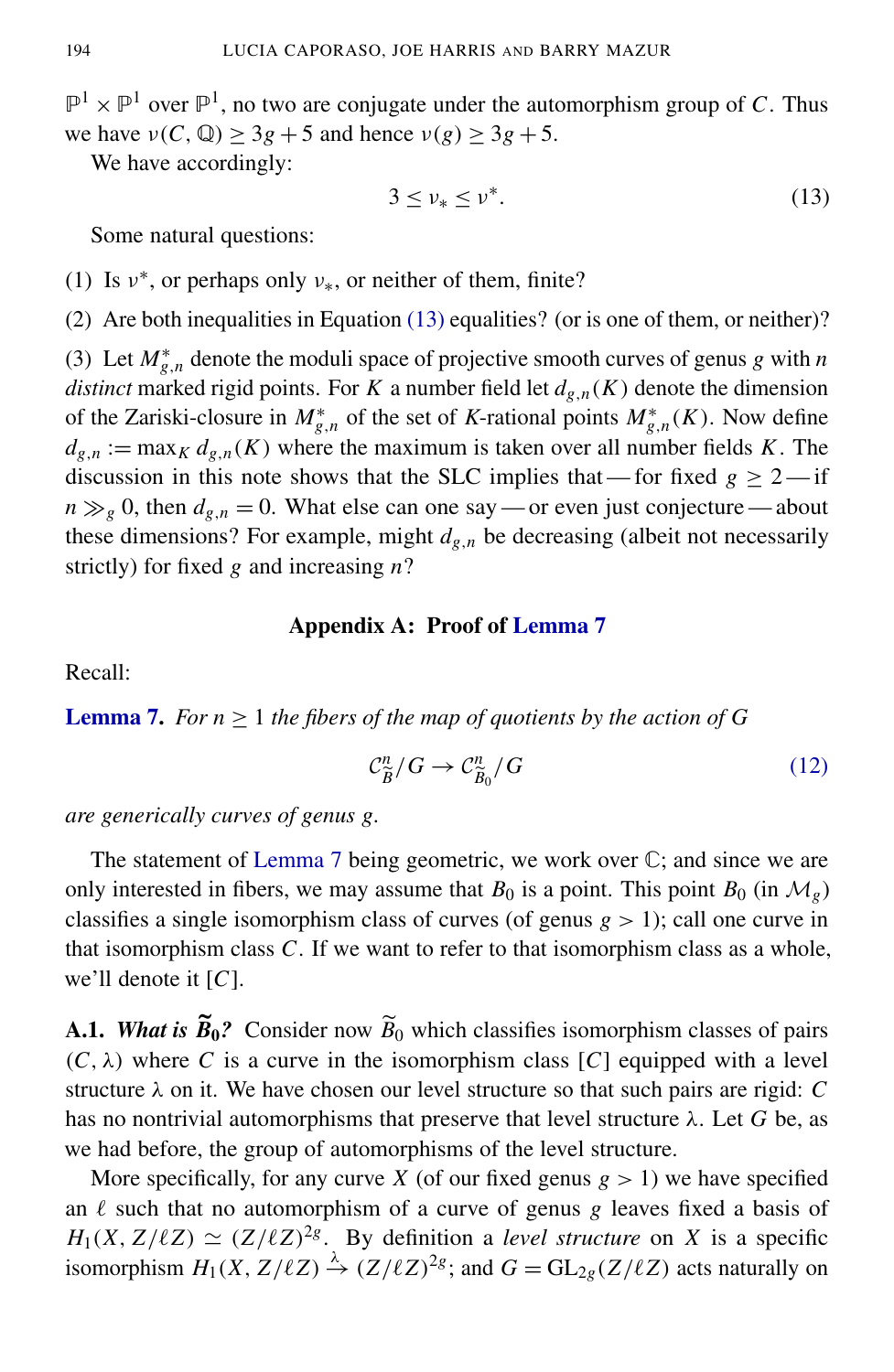level structures (by right-composition:  $\lambda \mapsto \lambda \cdot g^{-1}$ ); hence — since  $B_0$  is just one point — *G* acts transitively on the set  $\widetilde{B}_0$ .

Consider  $\Gamma :=$  the full automorphism group of the curve *C* (the curve classified by the point  $B_0$ ). Any automorphism of a curve *X* induces an automorphism of  $H_1(X, \mathbb{Z}/\ell\mathbb{Z})$  and so induces a permutation of level structures on X. Fixing such a curve  $X = C$  we get a homomorphism  $\Gamma \rightarrow G$ ; it is injective since the curve C with a level structure is rigid. In other words — given our fixed curve *C* — the image of  $\Gamma$  in *G* is the isotropy subgroup of *G* relative to its (transitive) action on the finite set  $\widetilde{B}_0$ . Consequently,

**Lemma 10.** *Making a choice of curve and level structure*  $(C, \lambda)$  *there is a natural identification*,

$$
\widetilde{B}_0 \xrightarrow{\simeq} G/\Gamma. \tag{14}
$$

**A.2.** *What is*  $C_{\tilde{B}_0}$ ? Now let's pass to considering  $C_{\tilde{B}_0}$ ; i.e., the union of the actual properties the interval *(b)* determines the interval of the actual curves in the isomorphism class "[C]" with their level structures  $\lambda$  (that are classified by the corresponding points  $(C, \lambda)$  in the finite set  $B_0$ ). A point in  $C_{\widetilde{B}_0}$  is a triple  $(C, p; \lambda)$  where *C* is — as will always be, in this discussion — "classified by" the point  $B_0$ ,  $p \in C$  and

$$
(Z/\ell Z)^{2g} \stackrel{\lambda}{\rightarrow} H_1(C, Z/\ell Z)
$$

is a level structure. There is a natural action of *G* on  $C_{\widetilde{B}_0}$ . That is

$$
g(C, p; \lambda) := (C, g(p); \lambda \cdot g^{-1}).
$$
\n(15)

giving us *G*-equivariant mappings

<span id="page-13-1"></span><span id="page-13-0"></span>
$$
\mathcal{C}_{\widetilde{B}_0} \xrightarrow{\pi} \widetilde{B}_0 \simeq G/\Gamma \tag{16}
$$

every fiber of which is a curve of genus *g* — these being just our curves "*C*" with different level structures.

# A.3. *What is the quotient of*  $\mathcal{C}_{\widetilde{B}_0}$  *by the action of*  $G$ *?*

**Lemma 11.** *Fix a curve and level structure*  $(C, \lambda)$  *classified by a point in*  $\widetilde{B}_0$ *. After passing to the quotient by G the* (*G-equivariant*) *mapping* [\(16\)](#page-13-0) *induces*

$$
\mathcal{C}_{\widetilde{B}_0}/G \xrightarrow{\pi} \widetilde{B}_0/G = B_0,\tag{17}
$$

*the fibers being curves isomorphic to the quotient curve*  $C/\Gamma$ *.* 

*Proof.* This follows from the fact that the image of  $\Gamma$  in *G* is the isotropy subgroup of *G* relative to its (transitive) action on  $\widetilde{B}_0$ .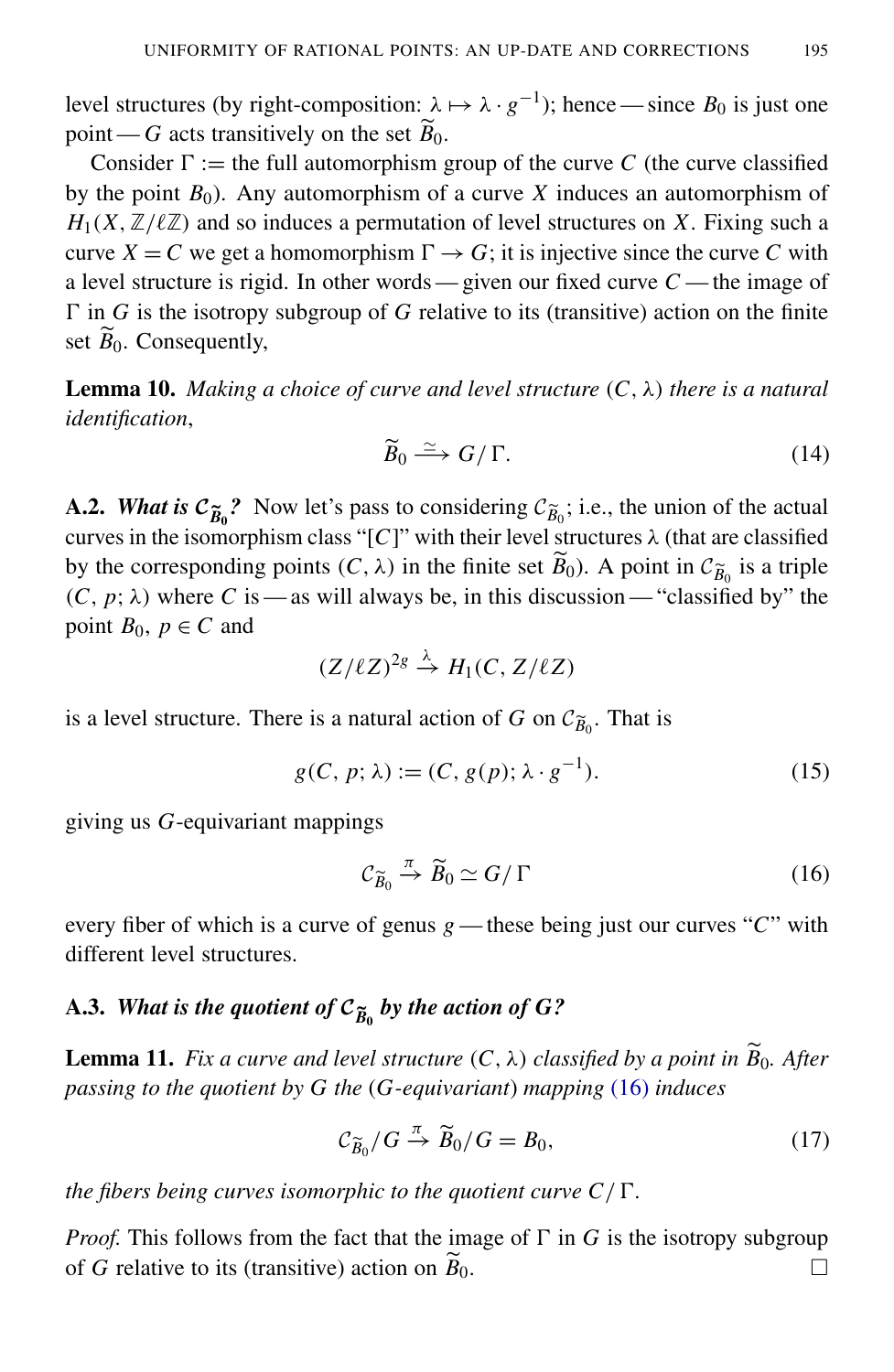**A.4.** *What is*  $\mathbf{B}$ ? *B* consists of isomorphism classes of pairs  $(C, q)$  where *C* is a curve classified by the point  $B_0$  and  $q$  is a *rigid* point on  $C$ .

**Lemma 12.** *Fixing a curve C with moduli point*  $B_0 \in M_g$ , *let*  $C^*$  *denote the Zariski open subset of rigid points in C. We have an isomorphism*

$$
B \xrightarrow{\simeq} C^*/\Gamma.
$$

*Proof.* This is evident, but one might also notice that  $C^*$  is a  $\Gamma$ -torsor over *B*, as follows from the definition of rigidity.  $\Box$ 

**A.5.** *What is*  $\widetilde{B}$ ? The cover  $\widetilde{B}$  of *B* consists of isomorphism classes of triples  $(C, q; \lambda)$  with *C* having moduli point  $[C] = B_0$ , *q* a rigid point on *C* and  $\lambda$  a level structure on *C*. Now just consider the pair  $(C, \lambda)$ . This pair has no nontrivial automorphisms, so as *q* ranges through the (rigid) points of *C*, we get that

**Lemma 13.** *Fixing a curve C with moduli point*  $B_0$ ,

(1) *The* (*G-equivariant*) *mapping*

<span id="page-14-0"></span>
$$
\widetilde{B} \xrightarrow{\psi} \widetilde{B}_0 = G/\Gamma \tag{18}
$$

*is surjective with fibers isomorphic to C*<sup>∗</sup> *.*

(2) *The quotient of* [\(18\)](#page-14-0) *by the action of G induces a mapping*

$$
\widetilde{B}/G \stackrel{\overline{\psi}}{\to} \widetilde{B}_0/G = B_0 \tag{19}
$$

*with fibers isomorphic to*  $C^*/\Gamma$ .

A.6. *What is*  $C_{\tilde{B}}$ ? Consider the mapping

<span id="page-14-1"></span>
$$
\mathcal{C}_{\widetilde{B}} \to \widetilde{B}.\tag{20}
$$

A point  $\tilde{c}$  of  $C_{\tilde{B}}$  is given by an isomorphism class of 4-tuples  $(C, q; \lambda; p)$  where  $(C, q; \lambda)$  comprises the coordinates of the point of  $\widetilde{B}$  over which  $\widetilde{c}$  lies, and  $p \in C$ is a point of *C*. So [\(20\)](#page-14-1) is a family of curves whose fibers are all isomorphic to *C* (over the base which is isomorphic to  $C^*$ ).

<span id="page-14-2"></span>Lemma 14. *We have an exact commutative 'G-equivariant' diagram*



*where the fibers of the vertical maps are isomorphic to C and the fibers of the horizontal maps are isomorphic to C*<sup>∗</sup> *.*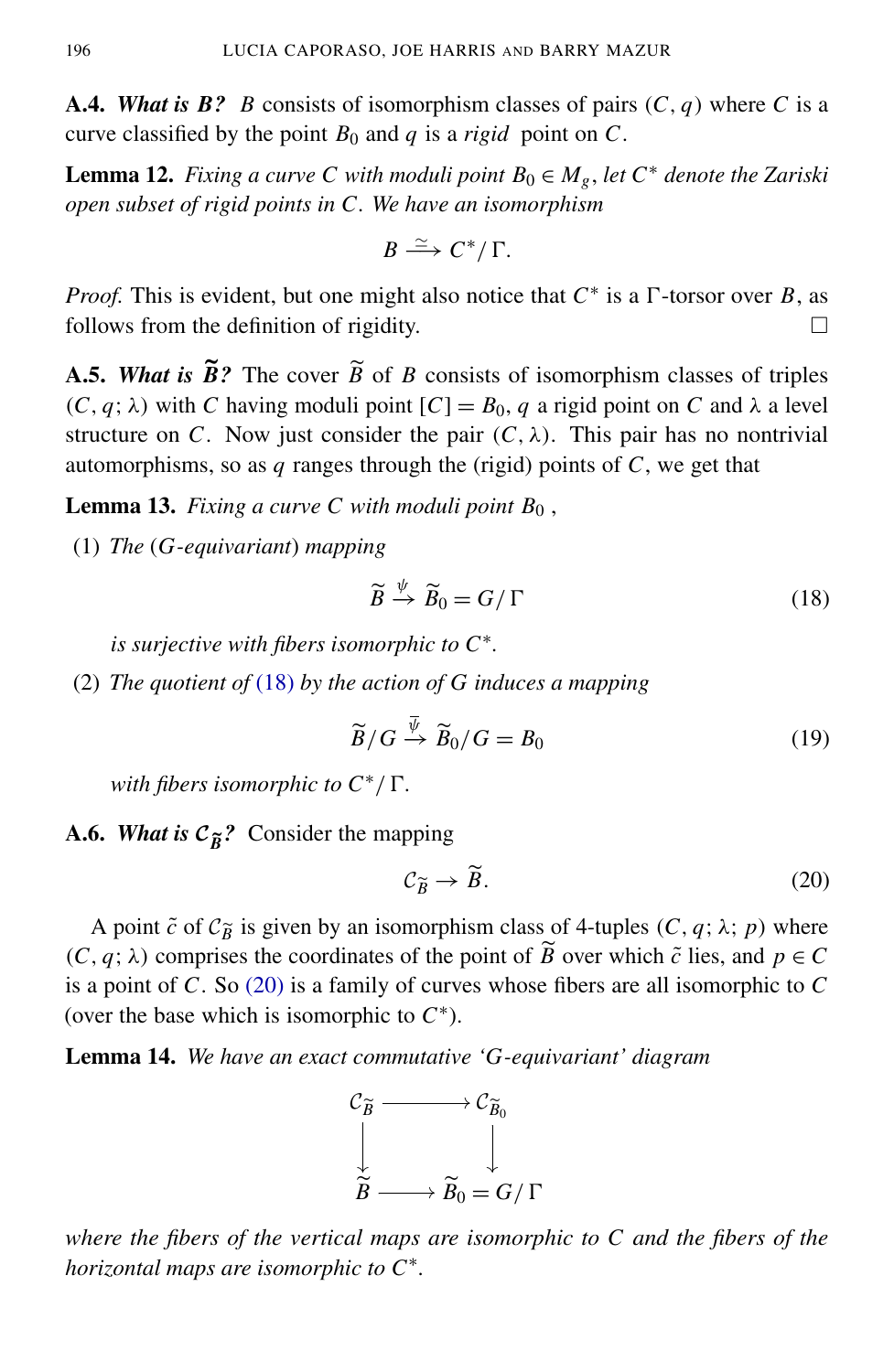*Proof.* The vertical map sends the point  $\tilde{c} \in C_{\tilde{B}}$  represented by the 4-tuple (*C*, *q*;  $\lambda$ ; *p*) to the point in  $\widetilde{B}$  represented by the triple  $(C, q; \lambda)$  while the horizontal map sends it to  $(C, \lambda; p)$ . In either case the "retention" of a level structure  $\lambda$  (under either of these "forgetful mappings") — guaranteeing the fact that  $(C, \lambda)$  admits no nontrivial automorphisms — tells us that the fibers of these projections are as claimed in the lemma.  $\Box$ 

A.7. *Specializing [Lemma 14](#page-14-2) to a point*  $\tilde{b}_0 \in \tilde{B}_0$ . Consider, now, the pullback of the above commutative square to a point  $\tilde{b}_0 \in \tilde{B}_0 = G/\Gamma$ . Let  $\mathcal{F} \subset \mathcal{C}_{\tilde{B}}$  denote the fiber over  $\tilde{b}_0 \in \widetilde{B}_0$  of the mapping

<span id="page-15-0"></span>
$$
\mathcal{C}_{\widetilde{B}} \to \widetilde{B}_0 = G/\Gamma,
$$

so that the pullback of the diagram in [Lemma 14](#page-14-2) to the point  $\tilde{b}_0 \in \tilde{B}_0$  yields an  $exact$  commutative " $\Gamma$ -equivariant" diagram

$$
\mathcal{F} \longrightarrow C \cong \mathcal{C}_{\tilde{b}_0}
$$
\n
$$
\downarrow \qquad \qquad \downarrow \qquad (21)
$$
\n
$$
C^* \cong \widetilde{B}_{\tilde{b}_0} \longrightarrow \widetilde{b}_0
$$

This diagram may be written simply as a " $\Gamma$ -equivariant" isomorphism

$$
\mathcal{F} \cong C \times C^* \tag{22}
$$

where we note that the restriction of the action of *G* (on  $C_{\tilde{B}}$ ) to  $\Gamma \subset G$  stabilizes *F*, and the action of  $\Gamma$  on the range  $C \times C^*$  is the natural diagonal action; i.e.,

$$
\gamma(x, y) = (\gamma(x), \gamma(y)).
$$

We propose to show that the fibers of the mapping

<span id="page-15-1"></span>
$$
\mathcal{F}/\Gamma \longrightarrow C/\Gamma \tag{23}
$$

(in the quotient by the action of  $\Gamma$  on the top horizontal morphism of the above diagram [\(21\)](#page-15-0) are (generically) curves in the isomorphism class [*C*]. More specifically, this is true for the fibers of [\(23\)](#page-15-1) over points in the Zariski dense open  $C^*/\Gamma \subset C/\Gamma$ . We focus, then, on

$$
(C^* \times C^*)/\Gamma \subset (C^* \times C)/\Gamma \cong \mathcal{F}.
$$

Lemma 15. *Consider the projection*

<span id="page-15-2"></span>
$$
(C^* \times C^*)/\Gamma \to C^*/\Gamma. \tag{24}
$$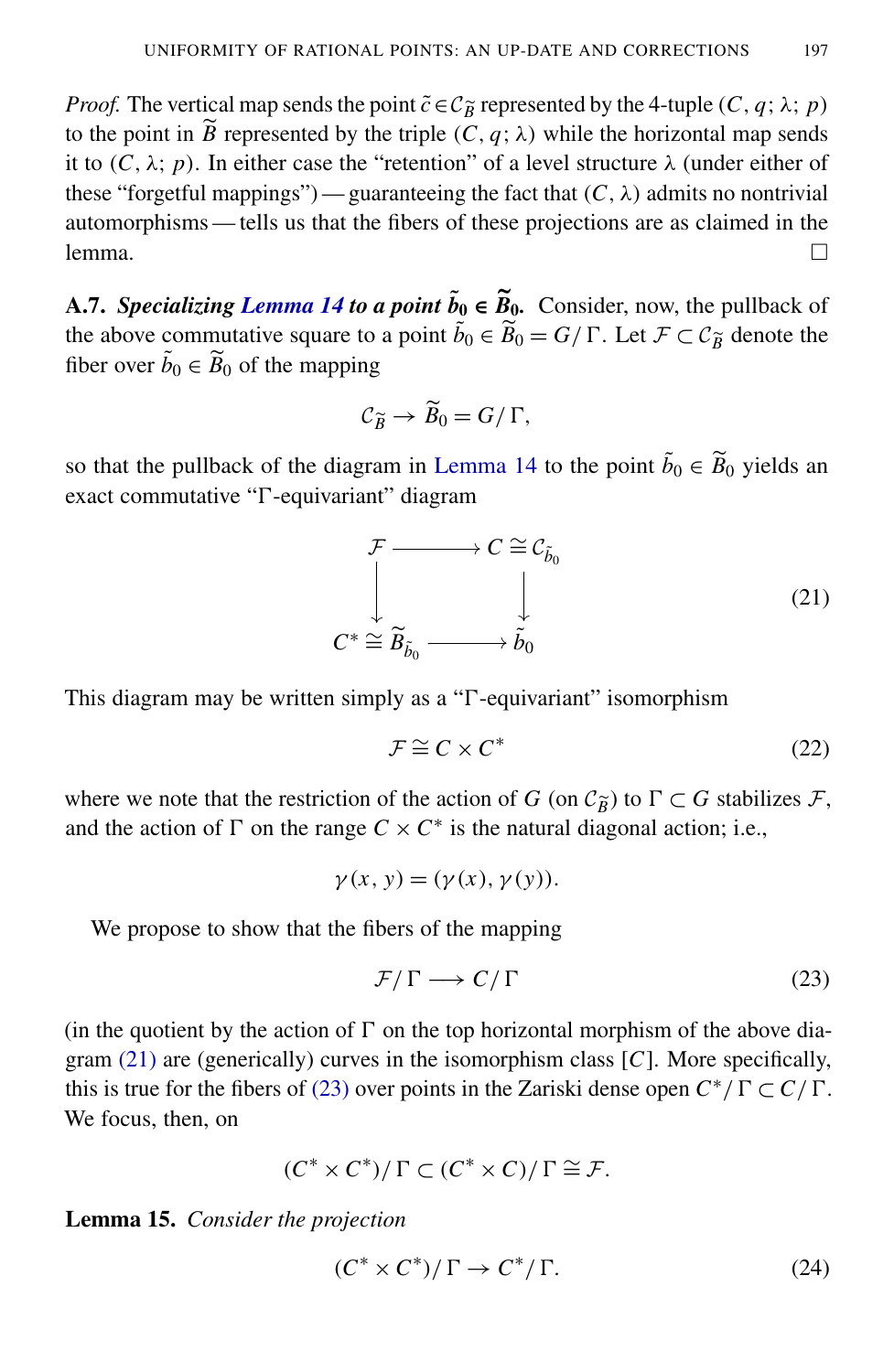*Fixing any point*  $x \in C^*$ , *the mapping* 

$$
C^* \xrightarrow{\alpha} (C^* \times C^*)/\Gamma
$$

*given by*

 $y \mapsto$  *the image of*  $(x, y)$  *in*  $(C^* \times C^*)$ /  $\Gamma$ 

*identifies*  $C^*$  *with the fiber of* [\(24\)](#page-15-2) *over the image of x in*  $C/\Gamma$ *.* 

*Proof.* That  $\alpha$  maps  $C^*$  surjectively onto that fiber is clear: if  $(x', y') \in C^* \times C^*$ maps to a point *z* in that fiber, we can find a  $\gamma \in \Gamma$  such that  $\gamma(x') = x$ . Taking  $y := \gamma(y')$  we have that the image of *y* is *z*. But  $\alpha$  is also injective, since if for *y*,  $y' \in C^*$  there were an element  $\gamma \in \Gamma$  such that  $\gamma(x, y) = \gamma(x, y')$  we would have  $\gamma(x) = x$ , which would contradict the rigidity of the point  $x \in C^*$ . □

A.8. *Returning to [Lemma 14.](#page-14-2)* We are now ready to consider the quotient of the diagram in [Lemma 14](#page-14-2) by the (equivariant) action of the group *G*.

We get the commutative (*but not necessarily exact*) diagram:

<span id="page-16-0"></span>
$$
\mathcal{C}_B \xleftarrow{\simeq} \mathcal{C}_{\widetilde{B}}/G \xrightarrow{f} \mathcal{C}_{\widetilde{B}_0}/G
$$
\n
$$
\downarrow \qquad \qquad \downarrow \qquad \qquad \downarrow \bar{\pi}
$$
\n
$$
B \xleftarrow{\simeq} \widetilde{B}/G \xrightarrow{\bar{\psi}} \widetilde{B}_0/G = B_0
$$
\n
$$
(25)
$$

where  $\overline{\psi}$  has fibers isomorphic to  $C^*/\Gamma$  and  $\overline{\pi}$  has fibers isomorphic to  $C/\Gamma$ . The two unlabeled vertical morphisms have fibers isomorphic to the curve *C*.

Returning to the notation of diagram [\(25\)](#page-16-0) we have:

Proposition 16. *The fibers of the mapping*

$$
\mathcal{C}_{\widetilde{B}}/G \stackrel{f}{\to} \mathcal{C}_{\widetilde{B}_0}/G
$$

*are* (*generically*) *curves of genus g.*

Let  $n > 1$ . Let

$$
\mathcal{C}_{\widetilde{B}}^n = \mathcal{C}_{\widetilde{B}} \times_{\widetilde{B}} \mathcal{C}_{\widetilde{B}} \times_{\widetilde{B}} \cdots \times_{\widetilde{B}} \mathcal{C}_{\widetilde{B}}, \quad \text{i.e., } n \text{ times,}
$$

as in [Section 3.1](#page-7-2) above; and ditto for  $C_{\tilde{p}_0}^n$ .

We let the group *G* act diagonally.<sup>[4](#page-16-1)</sup> It was only for notational convenience that we worked, above, with the case  $n = 1$ . The same arguments, word for word, allow us (for general  $n \geq 1$ ) to get, after passing to quotients by *G*:

Proposition 17. *The fibers of the mapping*

$$
\mathcal{C}_{\widetilde{B}}^n/G\to \mathcal{C}_{\widetilde{B}_0}^n/G
$$

*are generically curves of genus g.*

<span id="page-16-1"></span> $4$ As in [Section 3.1](#page-7-2) and as in Equation [\(15\).](#page-13-1)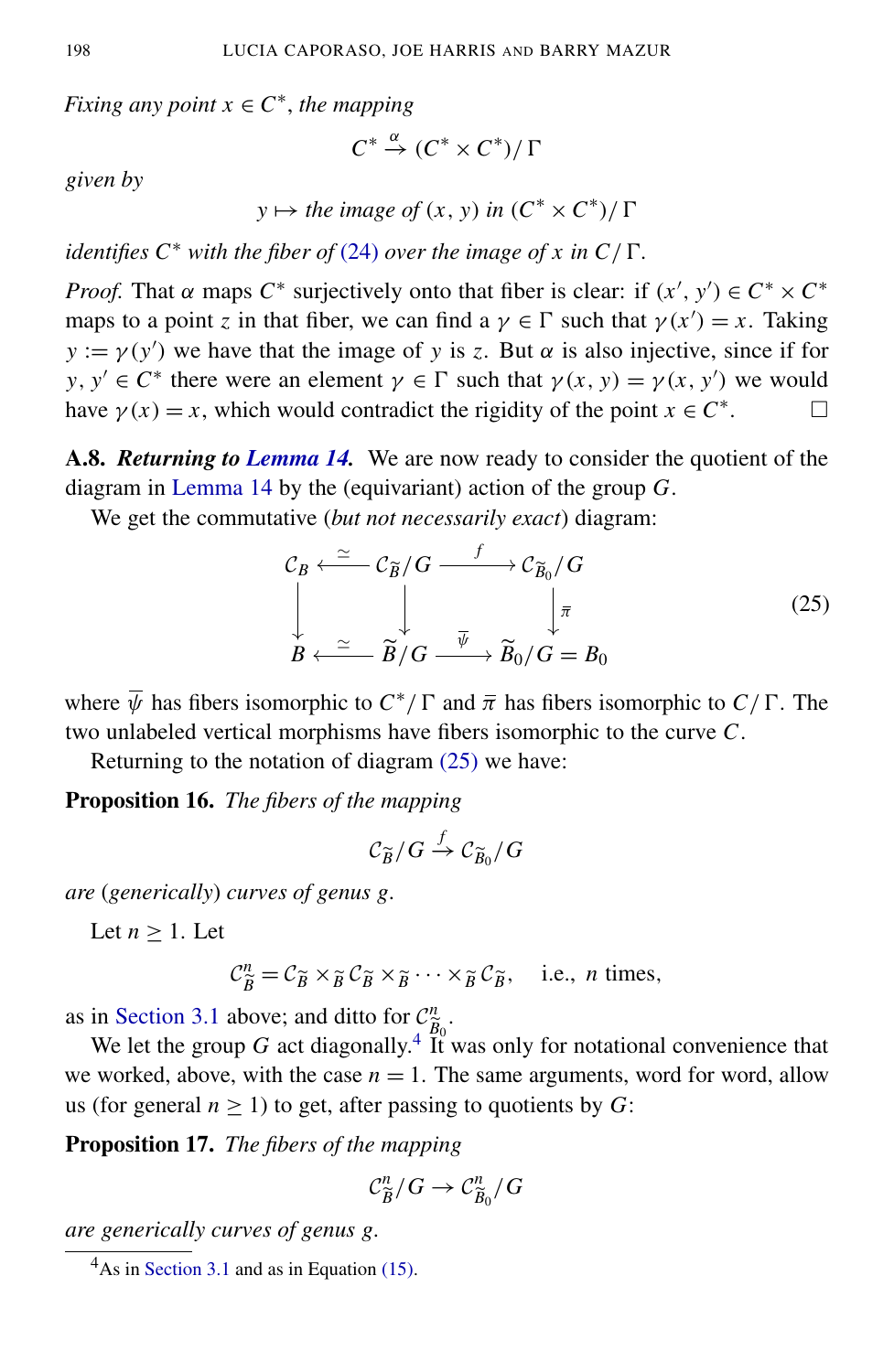#### Appendix B: Automorphisms of curves: a lemma of Jakob Stix

<span id="page-17-0"></span>**Proposition 18.** Let C be a smooth projective curve of genus  $> 1$ , and let  $\Sigma \subset C$  be *the set of points of C fixed by some automorphism of C other than the identity. Then*  $|\Sigma|$  *admits some finite upper bound B<sub>g</sub> <*  $\infty$ *, <i>dependent only on the genus g > 1.* 

Remark. Although we only need to know that there is some finite upper bound  $B_g < \infty$  for the purposes of application to [Proposition 2](#page-2-0) in [Section 2](#page-1-1) we are grateful to Jakob Stix for providing the following sharp bound.

A *Hurwitz curve* is a smooth projective curve *X* which admits a branched Galois cover  $X \to \mathbb{P}^1$  with only three branch points and ramification index 2, 3 and 7. These are precisely the curves for which the Hurwitz-bound  $|Aut(X)| \leq 84(g-1)$ is an equality.

Lemma 19 (Stix). *Let X be a smooth projective geometrically connected curve of genus*  $g \geq 2$  *over an algebraically closed field*  $k = \overline{k}$  *of characteristic* 0*. The number of points in X which are fixed by a nontrivial automorphism of X is bounded above by*  $82(g-1)$ 

$$
\left|\left\{P \in X; \exists \mathrm{id} \neq \sigma \in \mathrm{Aut}(X): \sigma(P) = P\right\}\right| \leq 82(g-1).
$$

*The bound is sharp and attained if and only if X is a Hurwitz curve.*

*Proof.* Let  $G = Aut(X)$  be the automorphism group and let  $e_p$  denote the ramification index for points above  $P \in X/G$  in the cover

$$
X \to Y = X/G.
$$

The number of points that we want to estimate is

$$
T = |G| \cdot \sum_{P \in Y} \frac{1}{e_P}.
$$

Let  $B = |\{P \in Y : e_P > 1\}|$  be the number of branch points. The Riemann–Hurwitz formula tells us

$$
2g - 2 = |G|(2g_Y - 2) + \sum_{P \in Y} |G| \left(1 - \frac{1}{e_P}\right) = |G|(2g_Y - 2 + B) - T
$$

$$
= |G| \left(2g_Y - 2 + B - \sum_{P \in Y} \frac{1}{e_P}\right).
$$

If  $g_Y \ge 1$ , then since  $1 - 1/e_p \ge \frac{1}{2} \ge 1/e_p$  we are done because of

$$
T \le \sum_{P \in Y} |G| \left( 1 - \frac{1}{e_P} \right) = 2g - 2 - |G|(2g_Y - 2) \le 2g - 2.
$$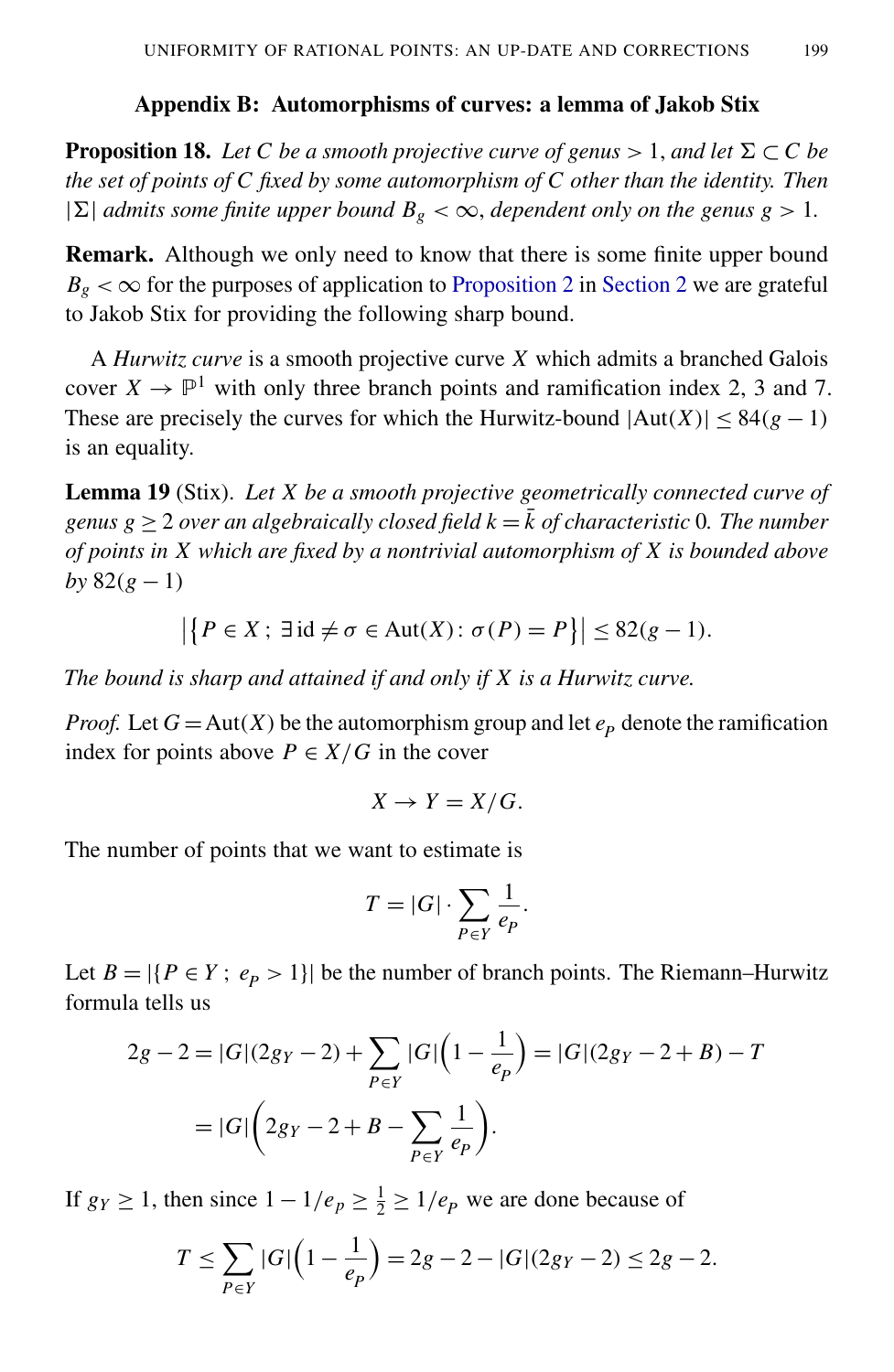So from now on we assume  $g_Y = 0$ . Since  $2g - 2 > 0$ , we must have that

$$
B-2 > \sum_{P \in Y} \frac{1}{e_P}.
$$

If  $B > 5$ , then

$$
B - 2 - \sum_{P \in Y} \frac{1}{e_P} \ge B \cdot \frac{1}{2} - 2 \ge \frac{1}{2}
$$

and so

$$
|G| = \frac{2g - 2}{B - 2 - \sum_{P \in Y} 1/e_P} \le 4(g - 1).
$$

It follows that

$$
T \le \sum_{P \in Y} |G| \left( 1 - \frac{1}{e_P} \right) = 2g - 2 + 2|G| \le 10(g - 1).
$$

If  $B = 4$ , then

$$
B - 2 - \sum_{P \in Y} \frac{1}{e_P} \ge 2 - \frac{1}{2} - \frac{1}{2} - \frac{1}{2} - \frac{1}{3} = \frac{1}{6},
$$

hence

$$
|G| \le 12(g-1)
$$
 and  $T \le 26(g-1)$ .

It remains to discuss the case of  $B = 3$ . Here, as in the proof of the Hurwitz bound, the minimal positive value of

$$
B-2-\sum_{P\in Y}\frac{1}{e_P}
$$

is attained for ramification indices 2, 3 and 7 leading to the Hurwitz bound  $|G|$  < 84(*g* − 1). But now

$$
T = |G| \cdot (2g_Y - 2 + B) - 2(g - 1) = |G| - 2(g - 1) \le 82(g - 1).
$$

#### Acknowledgements

We are extremely grateful to Jakob Stix, who pointed out our error, and who helpfully — and generously — entered into detailed discussion about it with us. We are also immensely thankful to Dan Abramovich for his patient guidance as we wrote this, and for his more general results regarding uniform boundedness.

#### References

<span id="page-18-1"></span><sup>[</sup>Ascher and Turchet 2016] K. Ascher and A. Turchet, ["A fibered power theorem for pairs of log](http://dx.doi.org/10.2140/ant.2016.10.1581) [general type",](http://dx.doi.org/10.2140/ant.2016.10.1581) *Algebra Number Theory* 10:7 (2016), 1581–1600. [MR](http://msp.org/idx/mr/3554241) [Zbl](http://msp.org/idx/zbl/1376.14035)

<span id="page-18-0"></span><sup>[</sup>Caporaso et al. 1997] L. Caporaso, J. Harris, and B. Mazur, ["Uniformity of rational points",](http://dx.doi.org/10.1090/S0894-0347-97-00195-1) *J. Amer. Math. Soc.* 10:1 (1997), 1–35. [MR](http://msp.org/idx/mr/1325796) [Zbl](http://msp.org/idx/zbl/0872.14017)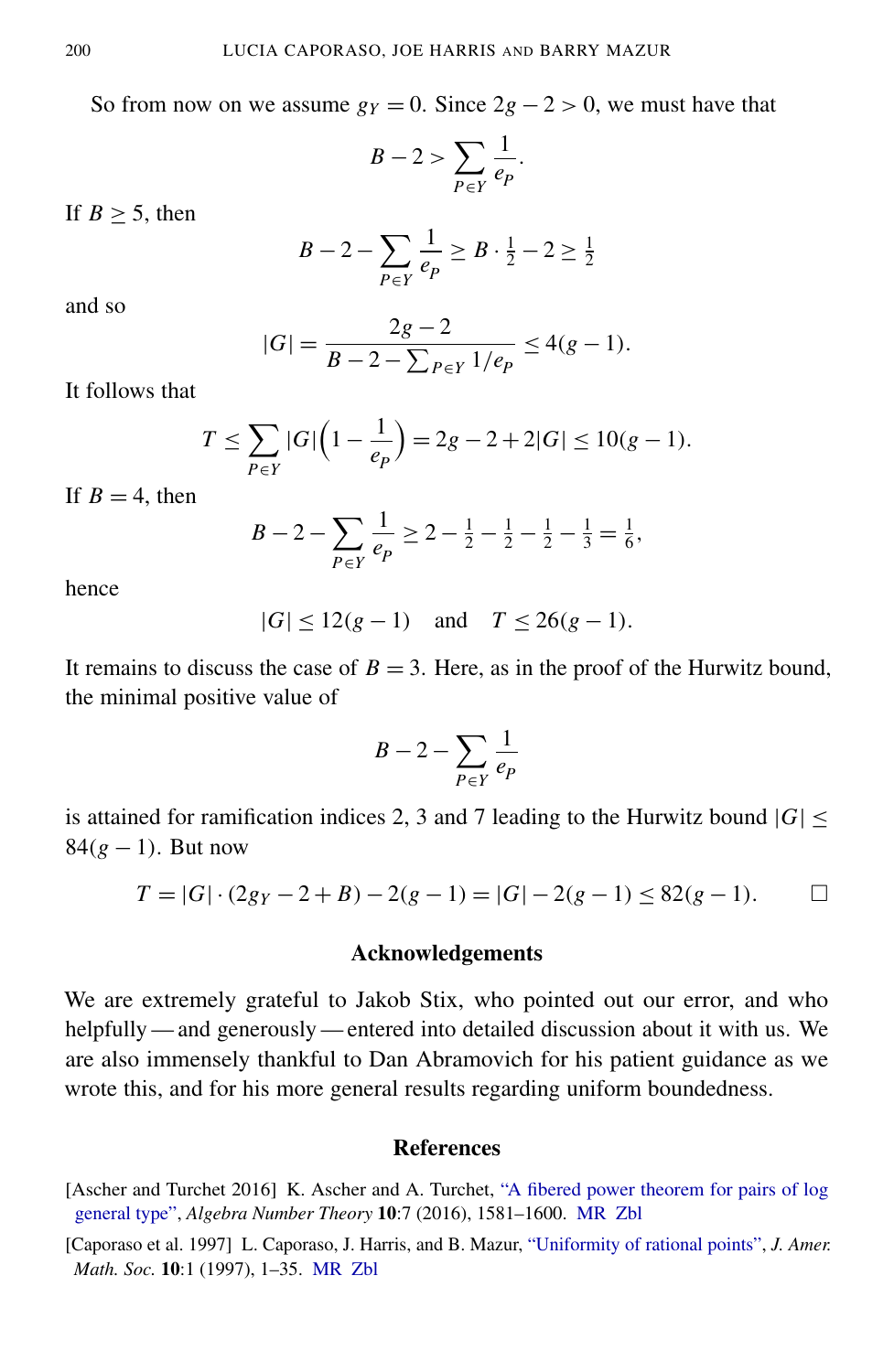- <span id="page-19-1"></span>[Knudsen 1983] F. F. Knudsen, ["The projectivity of the moduli space of stable curves, III: The line](http://dx.doi.org/10.7146/math.scand.a-12002) bundles on  $M_{g,n}$ [, and a proof of the projectivity of](http://dx.doi.org/10.7146/math.scand.a-12002)  $\overline{M}_{g,n}$  in characteristic 0", *Math. Scand.* 52:2 (1983), 200–212. [MR](http://msp.org/idx/mr/702954) [Zbl](http://msp.org/idx/zbl/0544.14021)
- <span id="page-19-3"></span>[Kollár 1987] J. Kollár, ["Subadditivity of the Kodaira dimension: fibers of general type",](http://dx.doi.org/10.2969/aspm/01010361) pp. 361–398 in *Algebraic geometry* (Sendai, 1985), edited by T. Oda, Adv. Stud. Pure Math. 10, North-Holland, 1987. [MR](http://msp.org/idx/mr/946244) [Zbl](http://msp.org/idx/zbl/0659.14024)
- <span id="page-19-2"></span>[Kollár 1990] J. Kollár, ["Projectivity of complete moduli",](http://projecteuclid.org/euclid.jdg/1214445046) *J. Differential Geom.* 32:1 (1990), 235–268. [MR](http://msp.org/idx/mr/1064874) [Zbl](http://msp.org/idx/zbl/0684.14002)
- <span id="page-19-0"></span>[Stacks 2005–] ["The Stacks project",](http://stacks.math.columbia.edu) electronic reference, 2005–, http://stacks.math.columbia.edu.

Received 14 Jun 2021. Revised 13 Jul 2021.

LUCIA CAPORASO:

[caporaso@mat.uniroma3.it](mailto:caporaso@mat.uniroma3.it) Department of Mathematics and Physics, Roma TRE University, Rome, Italy

JOE HARRIS:

[harris@math.harvard.edu](mailto:harris@math.harvard.edu)

Department of Mathematics, Harvard University, Cambridge, MA, United States

BARRY MAZUR:

[mazur@math.harvard.edu](mailto:mazur@math.harvard.edu) Department of Mathematics, Harvard University, Cambridge, MA, United States

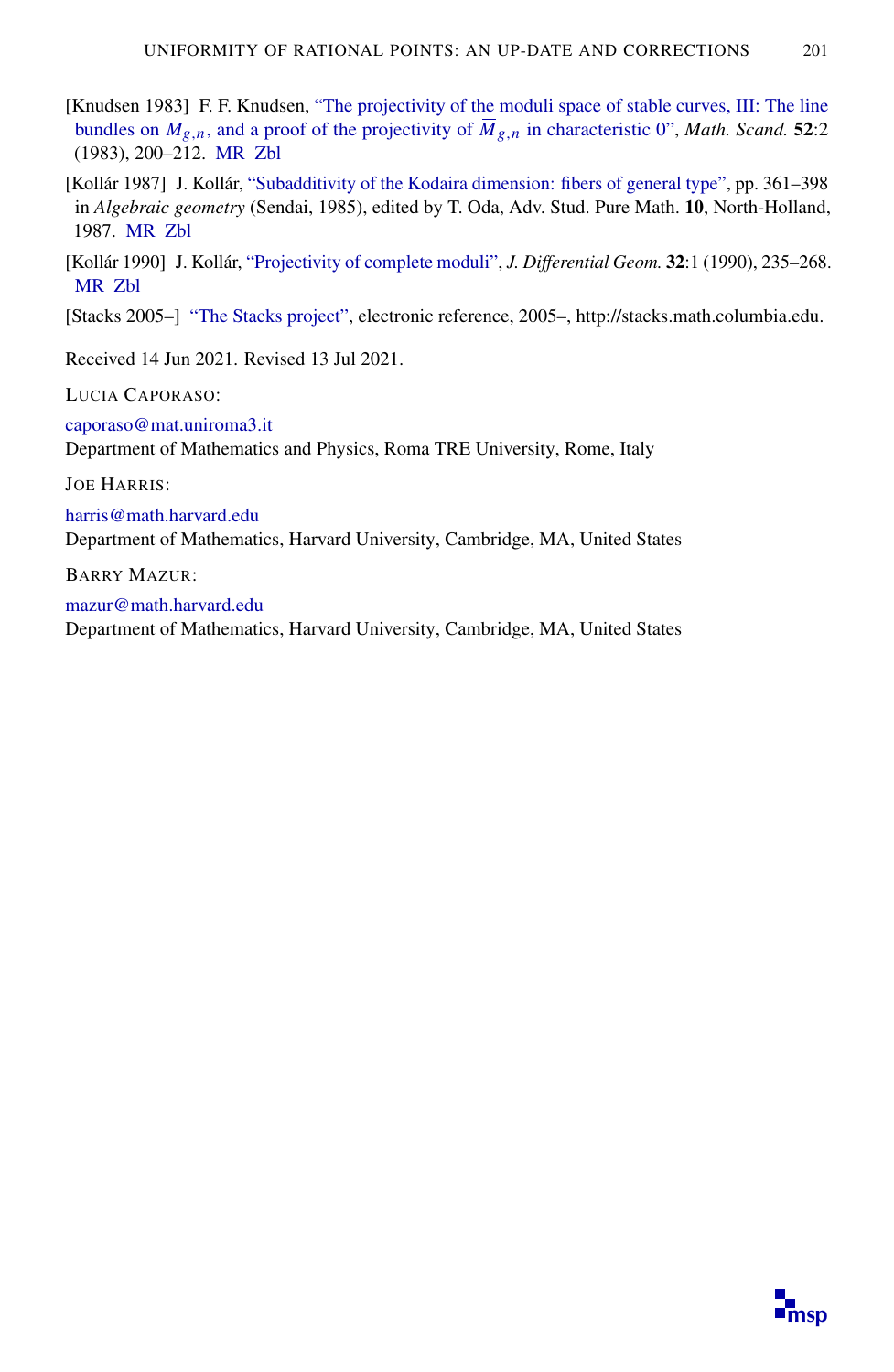### Tunisian Journal of Mathematics

[msp.org/tunis](http://msp.org/tunis/)

| <b>EDITORS-IN-CHIEF</b>  |                                                                                                                        |
|--------------------------|------------------------------------------------------------------------------------------------------------------------|
| <b>Ahmed Abbes</b>       | CNRS & IHES, France<br>abbes@ihes.fr                                                                                   |
| Ali Baklouti             | Faculté des Sciences de Sfax, Tunisia<br>ali.baklouti@fss.usf.tn                                                       |
| <b>EDITORIAL BOARD</b>   |                                                                                                                        |
| Hajer Bahouri            | CNRS & LAMA, Université Paris-Est Créteil, France<br>hajer.bahouri@u-pec.fr                                            |
| Arnaud Beauville         | Laboratoire J. A. Dieudonné, Université Côte d'Azur, France<br>beauville@unice.fr                                      |
| Philippe Biane           | CNRS & Université Paris-Est, France<br>biane@univ-mlv.fr                                                               |
| <b>Alexander Bufetov</b> | CNRS & IM Marseille, France & Steklov Inst., Russia<br>alexander.BUFETOV@univ-amu.fr                                   |
| Ewa Damek                | University of Wrocław, Poland<br>edamek@math.uni.wroc.pl                                                               |
| Bassam Fayad             | CNRS & Institut de Mathématiques de Jussieu - Paris Rive Gauche, France<br>bassam.fayad@imj-prg.fr                     |
| <b>Benoit Fresse</b>     | Université Lille 1, France<br>benoit.fresse@math.univ-lille1.fr                                                        |
| Dennis Gaitsgory         | Harvard University, United States<br>gaitsgde@gmail.com                                                                |
| Paul Goerss              | Northwestern University, United States<br>pgoerss@math.northwestern.edu                                                |
| <b>Bernhard Hanke</b>    | Universität Augsburg, Germany<br>hanke@math.uni-augsburg.de                                                            |
| <b>Emmanuel Hebey</b>    | Université de Cergy-Pontoise, France<br>emmanuel.hebey@math.u-cergy.fr                                                 |
| Mohamed Ali Jendoubi     | Université de Carthage, Tunisia<br>ma.jendoubi@gmail.com                                                               |
| Sadok Kallel             | Université de Lille 1, France & American University of Sharjah, UAE<br>sadok.kallel@math.univ-lille1.fr                |
| Minhyong Kim             | University of Warwick, UK & Korea Institute for Advanced Study, Seoul, Korea<br>minhyong.kim2020@gmail.com             |
| Toshiyuki Kobayashi      | The University of Tokyo & Kavlli IPMU, Japan<br>toshi@kurims.kyoto-u.ac.jp                                             |
| Patrice Le Calvez        | Institut de Mathématiques de Jussieu - Paris Rive Gauche & Sorbonne Université, France<br>patrice.le-calvez@imj-prg.fr |
| Jérôme Le Rousseau       | Université' Sorbonne Paris Nord, France<br>jlr@math.univ-paris13.fr                                                    |
| Nader Masmoudi           | Courant Institute, New York University, United States<br>masmoudi@cims.nyu.edu                                         |
| Haynes R. Miller         | Massachusetts Institute of Technology, Unites States<br>hrm@math.mit.edu                                               |
| Enrique Pujals           | City University of New York, United States<br>epujals@gc.cuny.edu                                                      |
| Daniel Tataru            | University of California, Berkeley, United States<br>tataru@math.berkeley.edu                                          |
| Nizar Touzi              | Centre de mathématiques appliquées, Institut Polytechnique de Paris, France<br>nizar.touzi@polytechnique.edu           |
| Michał Wrochna           | Cergy Paris Université, France<br>michal.wrochna@cyu.fr                                                                |
| <b>PRODUCTION</b>        |                                                                                                                        |
| Silvio Levy              | (Scientific Editor)<br>production@msp.org                                                                              |

The Tunisian Journal of Mathematics is an international publication published in electronic and print formats by MSP in Berkeley, and organized by the Tunisian Mathematical Society [\(http://www.tms.rnu.tn\)](http://www.tms.rnu.tn).

See inside back cover or [msp.org/tunis](http://dx.doi.org/10.2140/tunis) for submission instructions.

The subscription price for 2022 is US \$/year for the electronic version, and \$/year (+\$, if shipping outside the US) for print and electronic. Subscriptions, requests for back issues and changes of subscriber address should be sent to MSP.

Tunisian Journal of Mathematics (ISSN 2576-7666 electronic, 2576-7658 printed) at Mathematical Sciences Publishers, 798 Evans Hall #3840, c/o University of California, Berkeley, CA 94720-3840 is published continuously online. Periodical rate postage paid at Berkeley, CA 94704, and additional mailing offices.

TJM peer review and production are managed by EditFlow® from MSP.